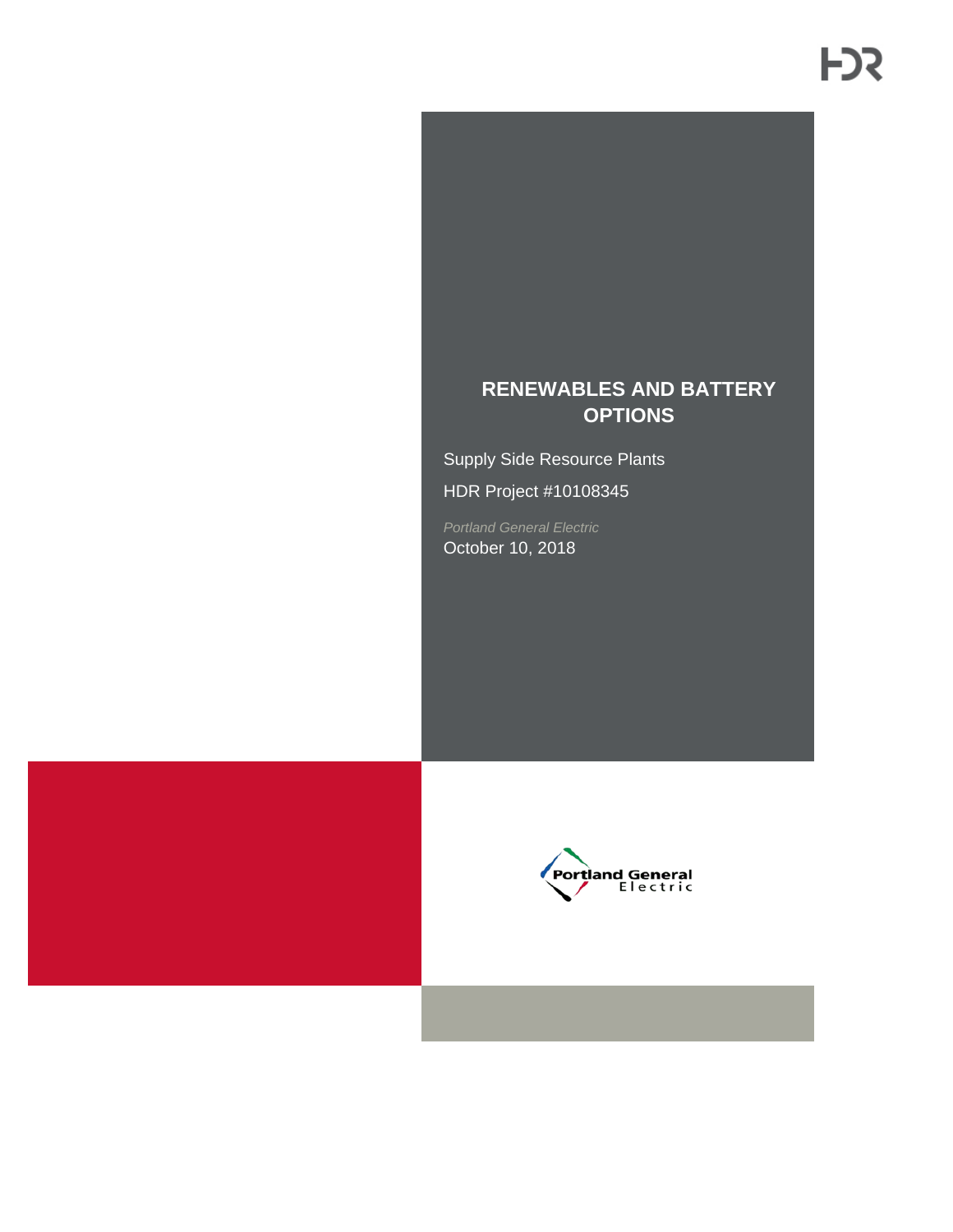

## RENEWABLES AND BATTERY SUPPLY SIDE OPTIONS

## SUPPLY SIDE RESOURCE PLANTS

#### **Table of Contents**

| 1            |       |  |
|--------------|-------|--|
| $\mathbf{2}$ |       |  |
|              | 2.1   |  |
|              | 2.2   |  |
|              | 2.2.1 |  |
|              | 2.3   |  |
|              | 2.4   |  |
|              | 2.5   |  |
|              | 2.6   |  |
|              |       |  |
|              | 3.1   |  |
|              | 3.2   |  |
|              | 3.3   |  |
|              | 3.3.1 |  |
|              | 3.4   |  |
|              | 3.5   |  |
|              | 3.6   |  |
|              | 3.7   |  |
|              | 3.8   |  |
| 4            |       |  |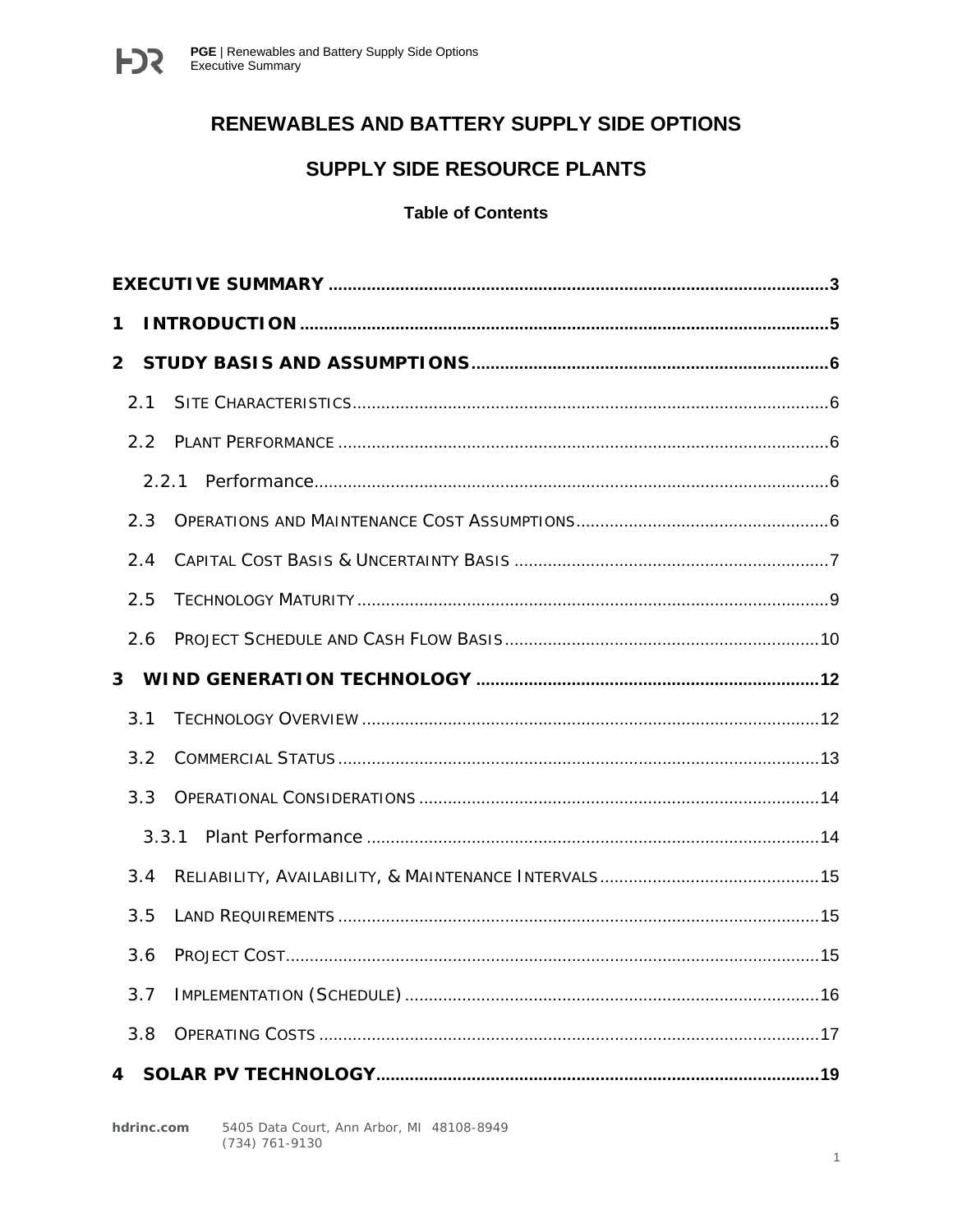

| 4.1 |       |     |
|-----|-------|-----|
| 4.2 |       |     |
| 4.3 |       |     |
|     | 4.3.1 |     |
| 4.4 |       |     |
| 4.5 |       |     |
| 4.6 |       |     |
| 4.7 |       |     |
| 4.8 |       |     |
| 5   |       |     |
| 5.1 |       |     |
| 5.2 |       |     |
| 5.3 |       |     |
|     | 5.3.1 |     |
| 5.4 |       |     |
| 5.5 |       |     |
| 5.6 |       |     |
| 5.7 |       |     |
| 5.8 |       |     |
|     |       | .30 |

#### **APPENDICES**

- Appendix A Technology Maturity / Cost Forecast
- Appendix B Drawdown Schedules
- Appendix C Modeling Inputs Summary Tables

5405 Data Court, Ann Arbor, MI 48108-8949 hdrinc.com (734) 761-9130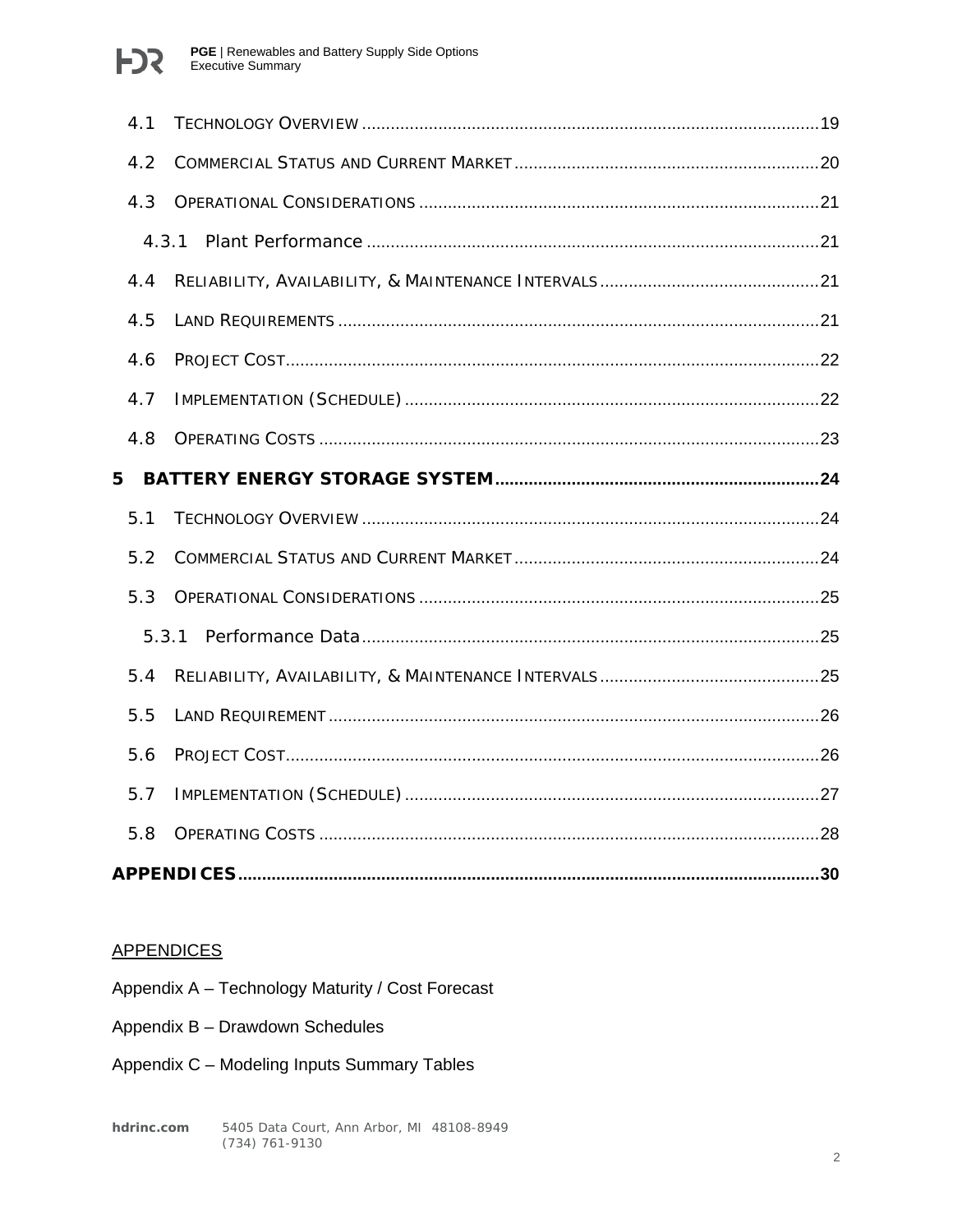# <span id="page-3-0"></span>Executive Summary

Portland General Electric (PGE) is preparing its 2019 integrated resource plan (IRP) and is evaluating several supply-side resources including thermal, renewable, and storage technologies. HDR Engineering, Inc. (HDR) was retained by PGE to assist with the overall 2019 IRP effort by characterizing the operational and cost attributes of various power generation technologies. HDR provides consulting, design, and Owner's engineering services for all aspects of power generation, including thermal, hydro, renewable, and energy storage projects. The parameters developed for each technology include estimated performance and operating characteristics, capital costs, operating costs, and implementation schedules. The range of technologies considered included wind generation, solar photovoltaic, and lithium-ion battery energy storage. The resulting parameters for the various technologies are summarized in Table E-1 for representative project sites within the PGE's service territory and surrounding regions. The following summarizes the basis for development of the parameters for each of the technologies:

- 1. Performance has been estimated for all options based on supplier feedback, performance estimating software, or Vaisala (a wind performance estimating subconsultant).
- 2. Conceptual level project capital costs have been developed based on an overnight, turnkey engineer, procure, and construct (EPC) delivery in 2018\$.
- 3. End of life decommissioning, net of salvage value, were estimated.
- 4. Technology maturity / cost forecasts were projected.
- 5. Conceptual level operations and maintenance (O&M) costs, including both fixed and variable O&M, were estimated and are presented in \$/kW-yr and \$/MWh, respectively.
- 6. Conceptual level project implementation schedules identifying key project milestones and duration of key project activities from EPC contractor notice to proceed (NTP) to the commercial operation date (COD) of the facility are presented.
- 7. Capital drawdown schedules were developed.
- 8. Input parameters for dispatch modeling were derived from the O&M costs and various operating characteristics developed for each option.

Additional details and results regarding the development of the generating resource characteristics are further summarized in this report. The information developed for the IRP activities are intended to represent the current energy industry landscape and are based on supplier-, site-, and project-generic technologies. Technology attributes are suitable for comparative purposes, should not be used for budget planning purposes, and are subject to refinement based on further evaluation and review.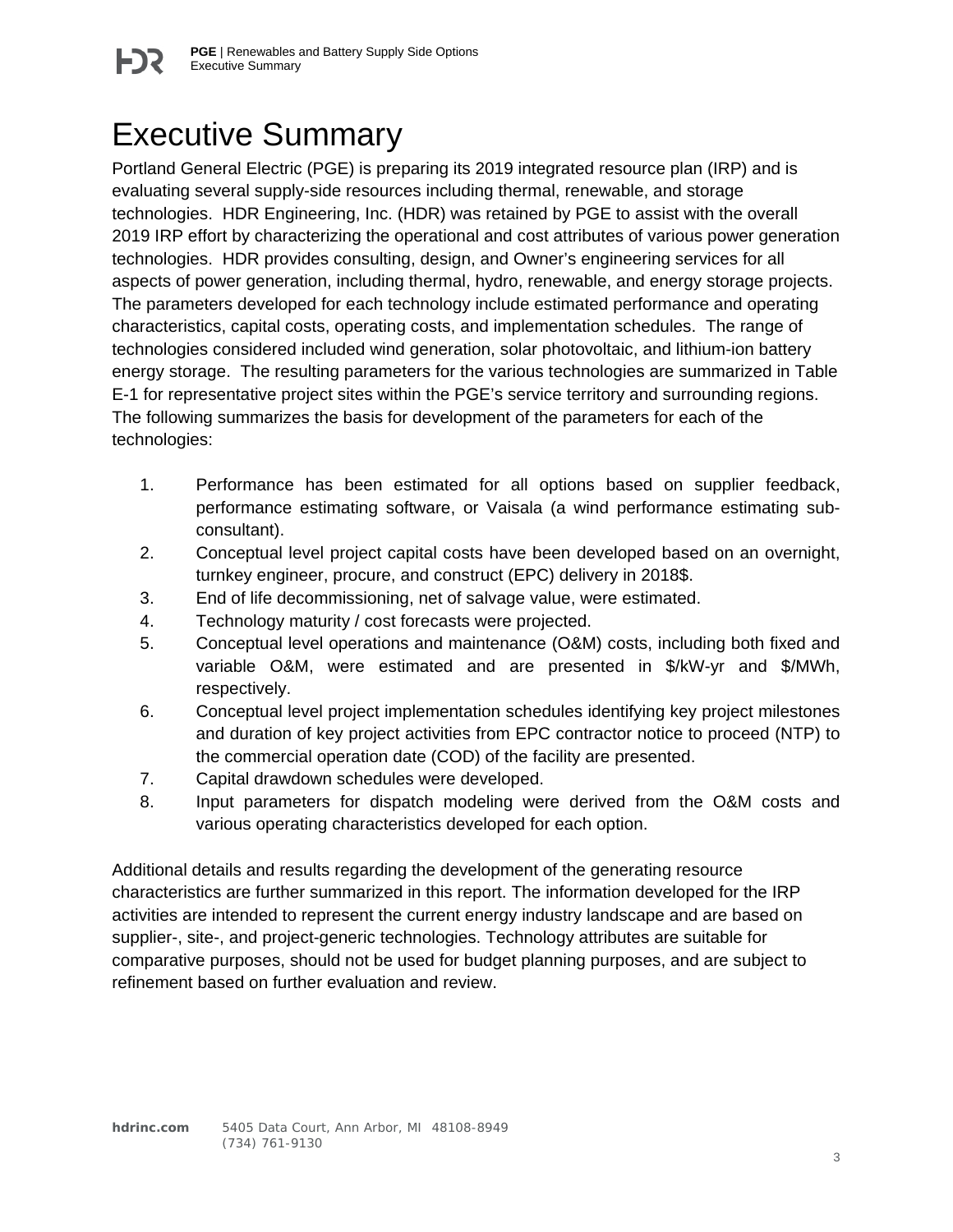## <span id="page-4-0"></span>**Table E-1. Summary of Technology Attributes.**

|                                 | <b>Unit Type</b> | <b>100 MWa,</b><br><b>lone Oregon</b> | <b>100 MWa.</b><br><b>Columbia</b><br>Gorge | <b>100 MWa, SE</b><br><b>Washington</b> | <b>100 MWa.</b><br>Loco<br><b>Mountain</b><br><b>Montana</b> | <b>25 MWa,</b><br><b>Single-axis</b><br>Tracking,<br><b>Christmas</b><br><b>Valley</b><br><b>Oregon</b> | $-2$ Hour      | Li-On Battery   Li-On Battery   Li-On Battery<br>- 4 Hour | - 6 Hour                 |
|---------------------------------|------------------|---------------------------------------|---------------------------------------------|-----------------------------------------|--------------------------------------------------------------|---------------------------------------------------------------------------------------------------------|----------------|-----------------------------------------------------------|--------------------------|
| <b>Plant Capacity</b>           | МW               | 306                                   | 245                                         | 234                                     | 234                                                          | 95                                                                                                      | 100            | 100                                                       | 100                      |
|                                 |                  |                                       |                                             |                                         |                                                              |                                                                                                         |                |                                                           |                          |
| <b>Capital Cost</b>             | \$/kW            | \$1,508                               | \$1,539                                     | \$1,531                                 | \$1,520                                                      | \$1,510                                                                                                 | \$916          | \$1,554                                                   | \$1,902                  |
| <b>Capital Cost (Batteries)</b> | \$/kW-hr         | $\blacksquare$                        | ۰                                           |                                         |                                                              |                                                                                                         | \$458          | \$388                                                     | \$317                    |
| <b>Capacity Factor</b>          | $(\%)$           | 32.7%                                 | 40.8%                                       | 42.9%                                   | 42.9%                                                        | 24.8%                                                                                                   | Daily Dispatch | Daily Dispatch                                            | Daily Dispatch           |
| <b>Fixed O&amp;M</b>            | \$/kW-yr         | \$37.0                                | \$37.0                                      | \$37.0                                  | \$37.0                                                       | \$21.9                                                                                                  | \$23.5         | \$31.1                                                    | \$42.6                   |
| Variable O&M                    | \$/MWH           | \$0.0                                 | \$0.0                                       | \$0.0                                   | \$0.0                                                        | \$0.0                                                                                                   | \$0.0          | \$0.0                                                     | \$0.0                    |
| Land Lease <sup>1</sup>         | \$/MWH           | 1.70                                  | 1.70                                        | 1.70                                    | 1.70                                                         | 4.22                                                                                                    | $\blacksquare$ | $\blacksquare$                                            | $\overline{\phantom{a}}$ |
| <b>Project Schedule</b>         | months           | 29                                    | 27                                          | 27                                      | 27                                                           | 13                                                                                                      | 18             | 18                                                        | 18                       |
|                                 |                  |                                       |                                             |                                         |                                                              |                                                                                                         |                |                                                           |                          |

<sup>1</sup> Battery options assume \$2310/acre annual land lease cost and is included in the Owner's costs/Capital costs.

 $\overline{a}$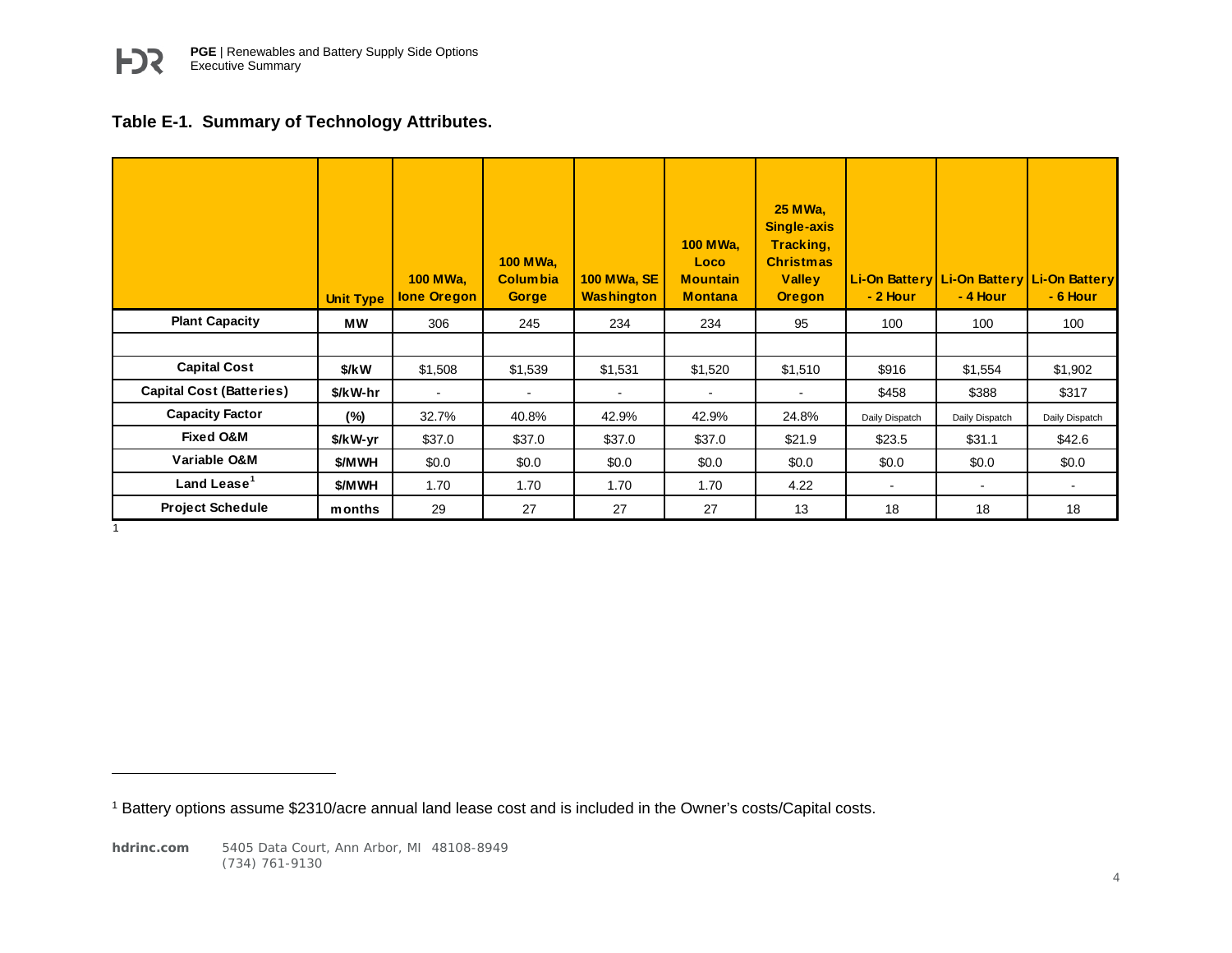# <span id="page-5-0"></span>1 Introduction

Portland General Electric (PGE) is preparing its 2019 integrated resource plan (IRP) and is evaluating several supply-side resources including thermal, renewable, and storage technologies. HDR Engineering, Inc. (HDR) was retained by PGE to characterize select renewable and battery energy storage system resources. The developed resource characteristics will be used by PGE for development of modeling inputs and assumptions to be used in its 2019 IRP development and dispatch models. These technology characteristics include estimated performance and operating attributes, capital costs, and operating costs for the various generating technologies. The technology options include several wind generation sites, a solar photovoltaic (PV) generation site, and lithium-ion battery energy storage systems (BESS). The following report summarizes the assumptions, calculations, and analyses to characterize the resource options and discusses current market conditions that may alter the accuracy of these inputs or the ability of PGE to implement the technologies considered in this study.

The following thermal and pumped hydro generating assets have been considered in this report:

- 1. Wind Generation 100 MWa Annual Output
	- a. Ione, Oregon
	- b. Columbia River Gorge, Oregon
	- c. Southeast Washington (Columbia County)
	- d. Loco Mountain, Montana (near Colstrip Transmission Line in Meagher County)
- 2. Solar Photovoltaic (PV), Christmas Valley 25 MWa Annual Output
- 3. Lithium-ion Battery Energy Storage System 100 MW Capacity
	- a. 2 hour storage duration
	- b. 4 hour storage duration
	- c. 6 hour storage duration

HDR has developed the following inputs for each of the generation options:

- 1. Plant Capacity and Performance
- 2. Operational Characterization
	- a. Availability / Reliability
	- b. Approximate Footprint
	- c. Maintenance Cycle / Durations
	- d. Technical Maturity
- 3. Plant Capital Costs
	- a. Project Costs
	- b. Owner's Costs
- 4. Project Schedule
- 5. Operations and Maintenance Costs
	- a. Fixed Costs
	- b. Variable Costs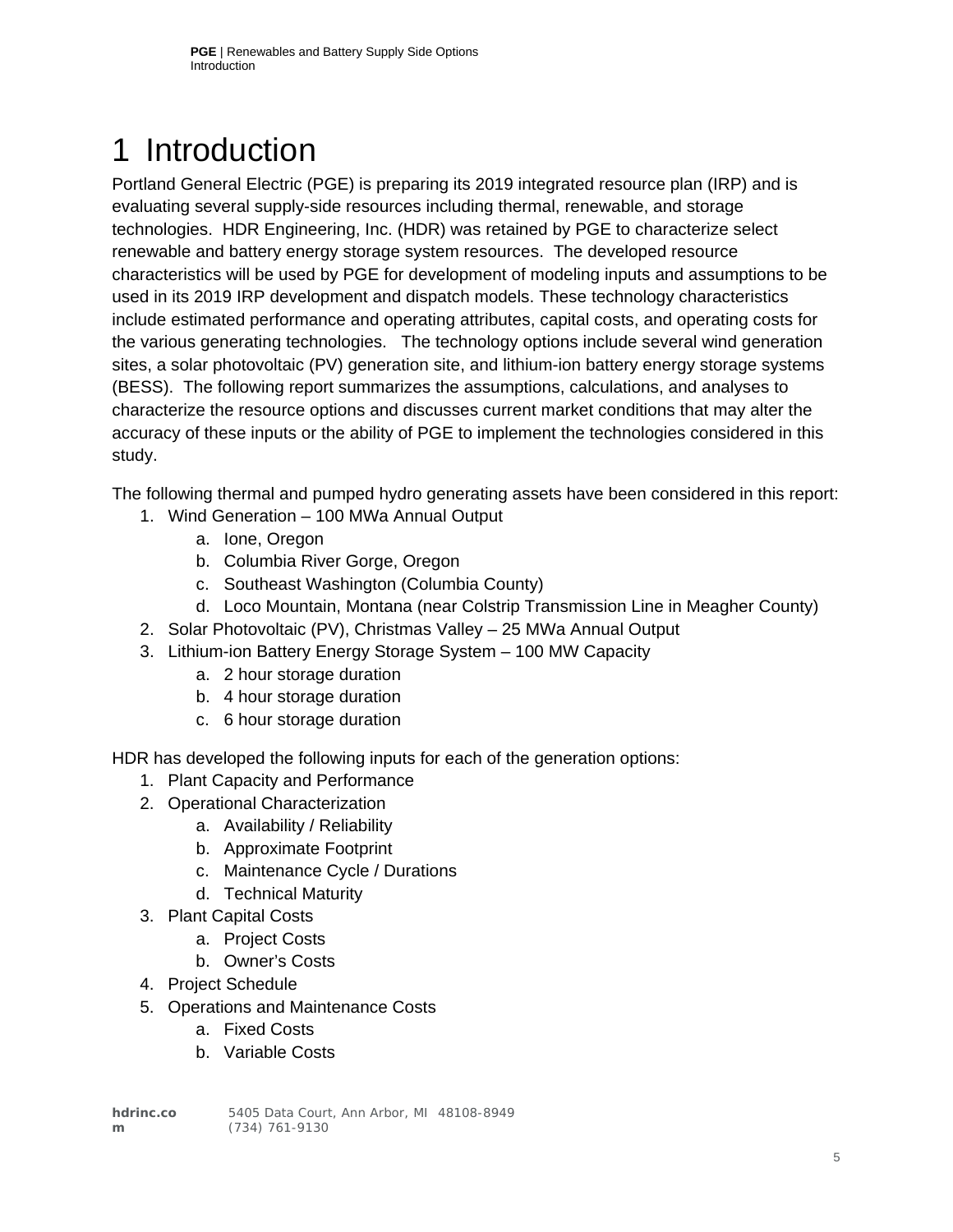

The details and results of the plant characteristics developed by HDR are further discussed in the following sections of this report and are summarized in Appendix C.

# <span id="page-6-0"></span>2 Study Basis and Assumptions

The following basis was used for establishing performance, costs, and operating characteristics for the various generating resource options considered in this study.

# <span id="page-6-1"></span>**2.1 Site Characteristics**

The technology described in this report have been presented on the basis that installations are located in the Pacific Northwest at the following locations:

- Christmas Valley, Oregon (Solar PV)
- Ione, Oregon (Wind)
- Columbia River Gorge, Oregon (Wind)
- Southeastern Washington (Wind)
- Loco Mountain, Montana east of Rocky Mountains near Colstrip Transmission (Wind)

## <span id="page-6-2"></span>**2.2 Plant Performance**

## <span id="page-6-3"></span>**2.2.1 Performance**

Plant performance (i.e., output, efficiency, etc.) was estimated for all technologies based on performance estimating software, previous project developments, feedback from suppliers, and/or published performance information.

For the solar PV plant, performance was estimated using PVsyst software for a single axis tracking unit at the Christmas Valley, Oregon site.

Vaisala, a subconsultant to HDR, developed average annual wind energy production, historical wind resource, and generation profile data for all four wind sites. Historical wind data was obtained for a 38-year period and expected annual net generation was developed for a single wind turbine and then extrapolated to a 100 MW average (MWa) annual output.

Battery performance was estimated for expected round trip efficiencies for current lithium-ion battery technology based on recent project experience and industry and/or vendor specific data from similar projects.

# <span id="page-6-4"></span>**2.3 Operations and Maintenance Cost Assumptions**

For each technology considered, operating and maintenance (O&M) costs are presented and broken into fixed and variable costs as well as land lease/royalty costs. O&M costs are estimated based on a combination of previous HDR project experience and/or vendor information available.

While these costs vary from technology to technology, the fundamental breakdown between fixed and variable costs can be summarized as follows: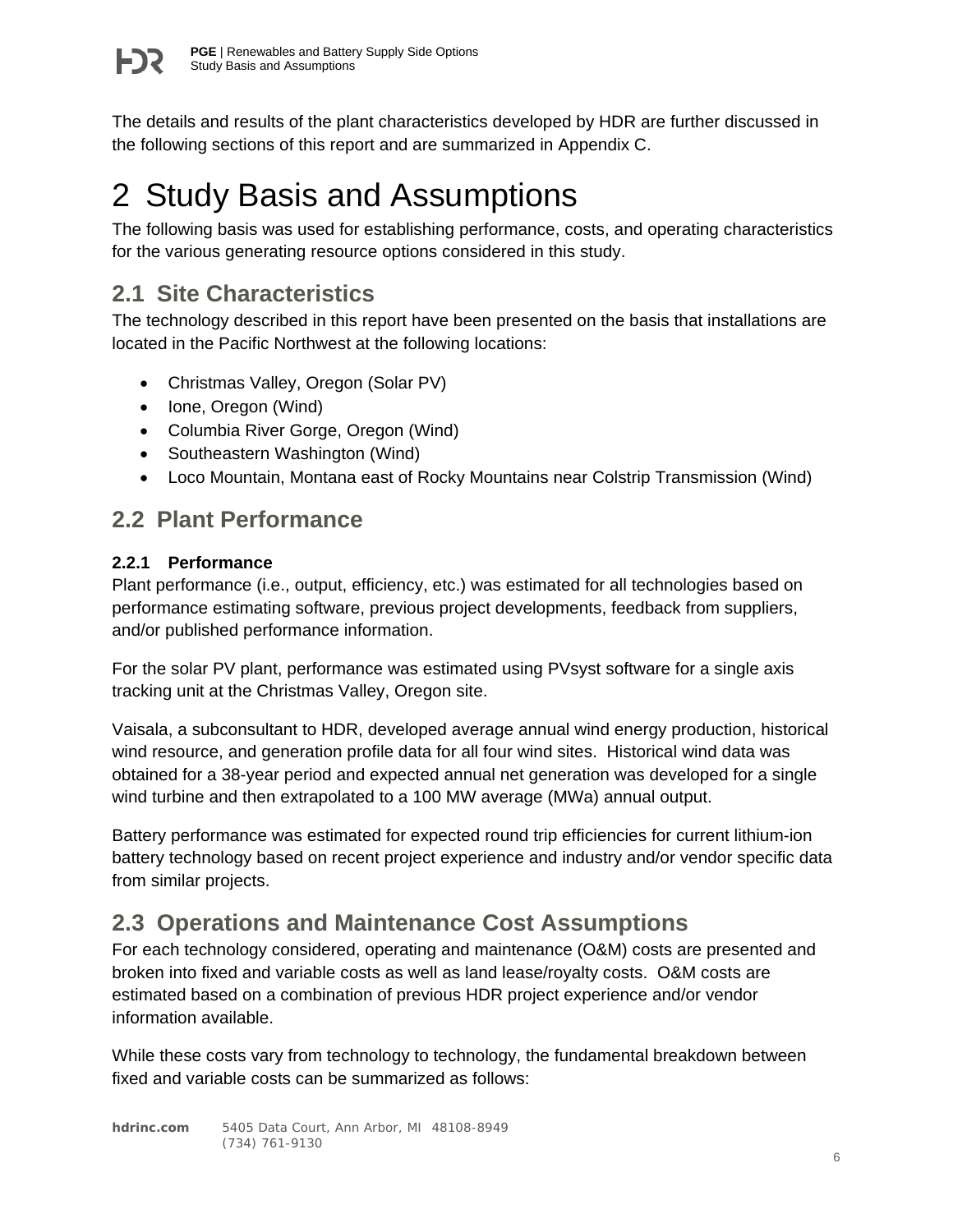

**Fixed O&M:** Fixed O&M costs are costs that are not generally dependent on the generation rate of the facility. These costs take into account plant operating and maintenance staff, fixed long term service agreement costs, and other fixed maintenance costs for equipment. Fixed staffing costs utilized in the analysis are defined below in Table 2.3-1. Typical plant staffing levels used for characterizing staffing costs are summarized in Table 2.3-2. No taxes, insurances, corporate general and administrative costs (G&A), or fixed transmission costs have been included.

#### **Table 2.3-1. Fixed Staffing Costs.**

| <b>Fixed Cost</b>              | <b>Cost in 2018 \$</b> |
|--------------------------------|------------------------|
| Annual Cost for Salaried Staff | \$140,000              |
| Annual Cost for Hourly Staff   | \$100,000              |

#### **Table 2.3-2. Plant Staffing Level Basis.**

| <b>Staffing</b>                   | <b>Wino</b> | <b>Solar PV</b> | <b>BESS</b> |
|-----------------------------------|-------------|-----------------|-------------|
| <b>Incremental Salaried Staff</b> |             |                 |             |
| Incremental Hourly Staff          |             |                 |             |

Fixed costs developed for this evaluation are presented on a \$/kW-yr basis computed by dividing the estimated fixed annual O&M costs by the net plant installed capacity or the average life of plant net degraded capacity where stated. Fixed O&M costs presented herein do not include costs associated with insurances, property taxes, or corporate general and administrative (G&A) costs.

**Variable O&M:** Variable O&M costs are those expenses that are dependent on electrical production/operation of a facility. Variable O&M costs include costs associated with consumption and disposal of materials associated with operation, as well as variable costs associated with operating facility equipment, such as major equipment maintenance and maintenance costs, including replacement material and components and outsourced labor to perform major equipment maintenance. Variable O&M costs are presented on a levelized annual \$/MWh basis.

**Land Lease/Royalty Costs:** Land lease and royalty costs are those expenses associated with land leases and royalty payment fees that are often associated with renewable generation projects. Land lease payments go to the developer and are often based on a fixed annual cost or a variable cost based on the annual generation and presented in \$/MWh. Royalty payments are based on the annual generation and also presented in a \$/MWh basis.

# <span id="page-7-0"></span>**2.4 Capital Cost Basis & Uncertainty Basis**

Total project capital costs were developed assuming an engineer, procure and construct (EPC) contracting basis and are presented in this report based upon a project full notice to proceed (FNTP) in 2018. These costs assume that each of the technologies considered will be installed within the Pacific Northwest or Montana region, depending on the site location. General adjustments to account for wage rate and productivity factors have been applied to the different project site locations to account for regional differences.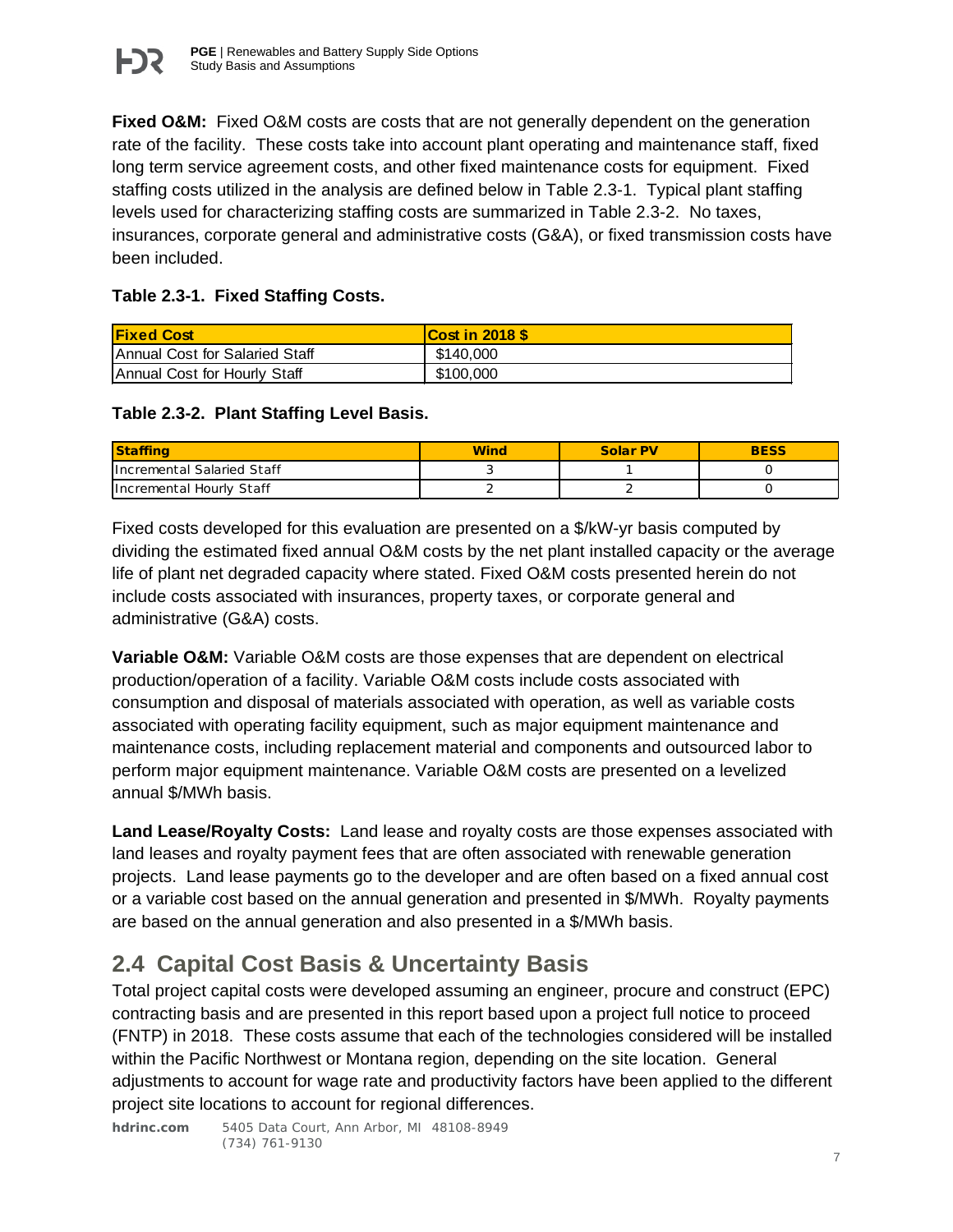

Total capital cost estimates are broken down into project capital and Owner's costs. Project capital costs include the following:

- The costs associated with the procurement of major equipment (equipment costs)
- Costs associated with assembly and construction labor (construction costs)
- Costs associated with the procurement and installation of commodities such as electrical infrastructure and foundations (materials and supplies costs)
- Costs associated with site development, access, and staging
- Project indirects
- Construction management
- Engineering
- Contingency
- EPC fees and insurance

Owner's costs have been developed as 10 percent of the project capital costs and generally include the following (unless otherwise noted within the report):

- Project management
- Engineering support
- Construction management
- Owner contingency
- Plant operations during commissioning
- Insurance during construction
- Initial spares
- Construction utilities
- Project development

The following additional general site assumptions have been used:

- Project location on a site/land generally suitable for development
- General adjustments for labor and wage rates based on location in Oregon, Washington, or Montana.
- Electric scope of supply up to the high side of the GSU transformer (costs associated with grid interconnection and network upgrades excluded)
- Sufficient space is available at the site for construction activities, including lay-down.
- No costs have been included for land purchases, transmission interconnect costs, escalation, interest during construction, or sales tax.

All project total capital costs that are expressed as \$/kW values in this report are derived by dividing the project costs by the total net plant installed capacity.

All costs presented herein are based upon current day cost expectations and actual project data and quotations where available. They are intended to reflect the current status of the industry with respect to recent materials and labor escalation; however, due to the volatility of the power generation marketplace, actual project costs should be expected to vary. Each project cost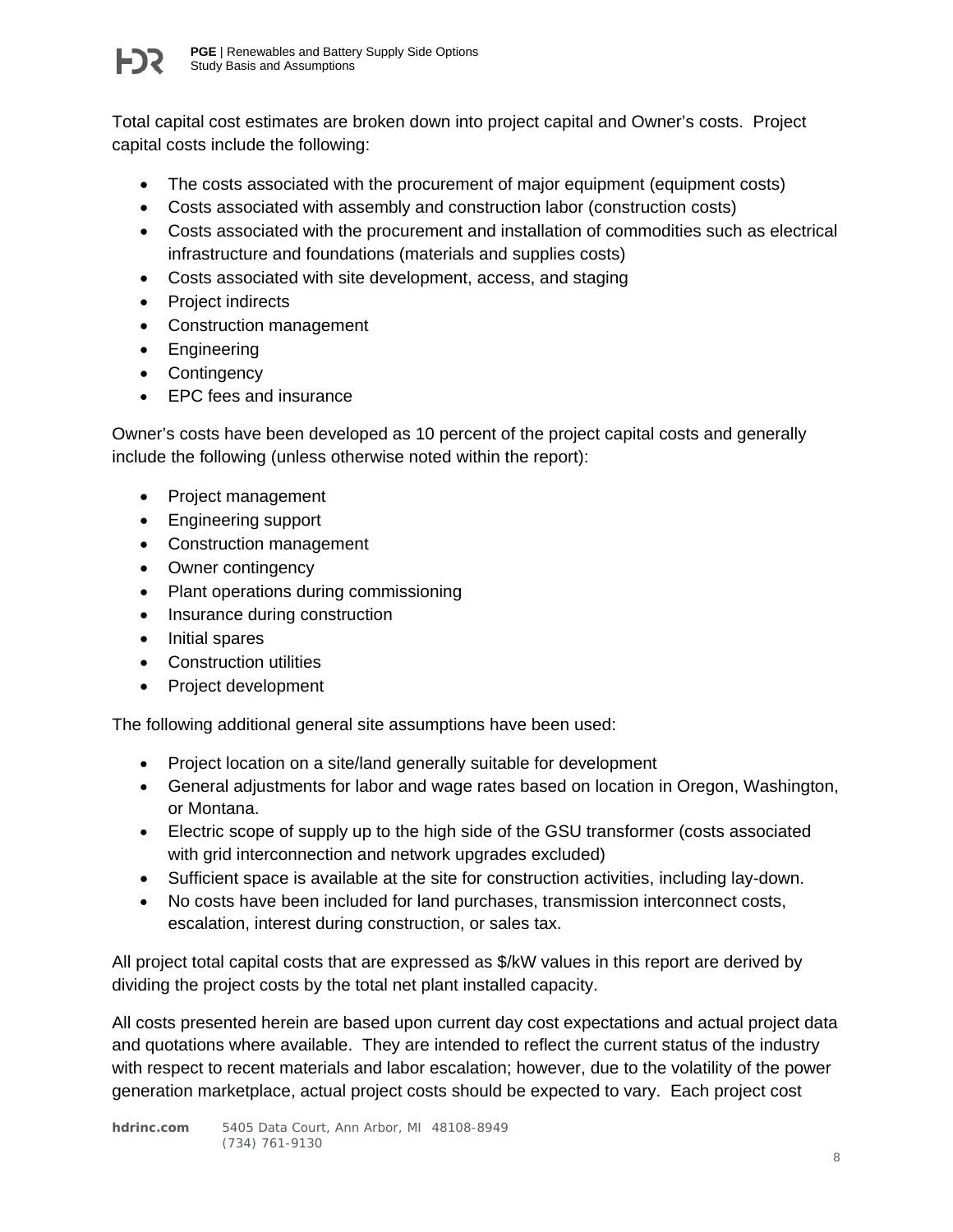summary provides an indication of estimated accuracy of the total project cost values based on an American Association of Cost Engineering International (AACE) Class 4 estimate. The expected standard deviation of the cost has been calculated based on the accuracy of the cost estimate. Estimate uncertainty is characterized further in Table 2.4-1, where low corresponds to a low range of estimation (or underestimation) and high corresponds to a high range of estimation (or overestimation).

### **Table 2.4-1. Estimate Uncertainty**

| <b>Estimate Class</b> | <b>Accuracy Range</b> |                  |
|-----------------------|-----------------------|------------------|
|                       | Low                   | High             |
| Class 4               | $-15$ to $-30\%$      | $+20$ to $+50\%$ |

Decommissioning costs have also been estimated, net of salvage value, and assume the site will be restored back to a brownfield condition, which removes all material and structures down to 2 to 3 ft. below grade. Decommissioning costs are presented in 2018 US dollars and reflect HDR's opinion of current market conditions and salvage values and do not include escalation to the end of project life. These costs have been estimated based on similar project experience or as a percentage of capital costs. It is anticipated that the Li-ion cells will have salvageable value at the end of project life, and is expected to result in zero additional costs to Owner for removal from site and recycling.

# <span id="page-9-0"></span>**2.5 Technology Maturity**

As more experience is gained through the application of a power generation technology, the capital costs would be expected to decrease as the design, fabrication, and installation of a technology becomes more mature. To estimate the effects of maturity on a generation technology, and the potential reductions in plant capital costs over time, cost trends were developed using data from the Energy Information Administration's (EIA) 2017 Annual Energy Outlook (AEO) National Energy Modeling System (NEMS). Cost forecasting data from NEMS was applied to the estimated capital costs as a basis for forecasting future costs for each technology option evaluated. All costs are referenced in 2018 US dollars and are forecasted from 2018 to 2050. In most cases, the NEMS forecasted cost projections did not start until 2020, so costs were estimated to be unchanged from 2018 until the start of the NEMS forecast. Figure 2.5-1 summarizes the results of the estimated future project costs. Further details are included in Appendix A (note that wind technology costs are similar, but small variations can be seen in Appendix A). It is also noted that lithium-ion battery technology cost forecasts are based on the renewable energy diurnal storage technology cost forecast provided from NEMS.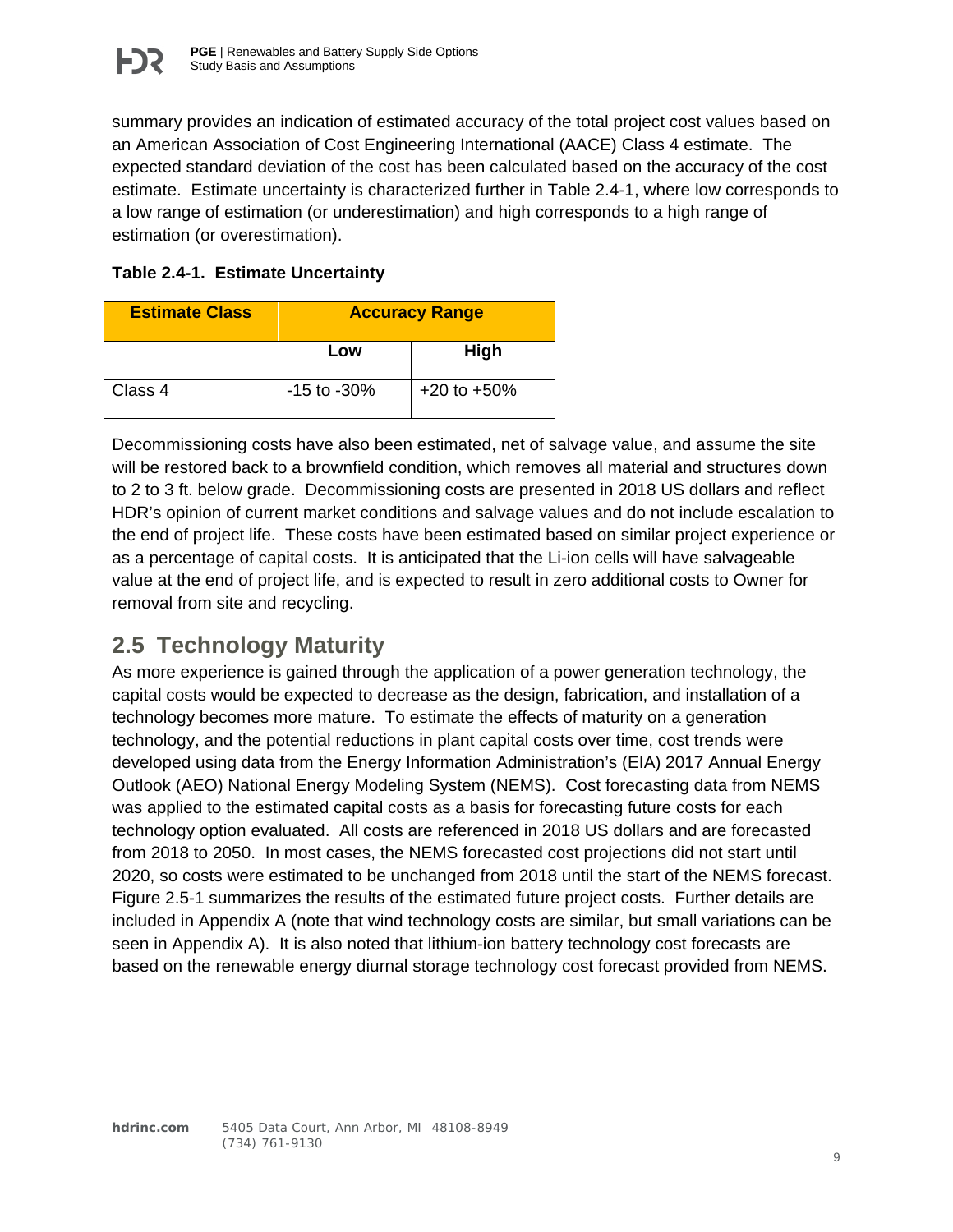

## **Figure 2.5-1. Technology Maturity Model**

## <span id="page-10-0"></span>**2.6 Project Schedule and Cash Flow Basis**

The estimated project schedules presented herein are based upon current day EPC contracting approaches and methodologies. As such, it is expected that a portion of preliminary engineering and equipment sourcing activities are completed prior to the FNTP of the project. This will typically involve the procurement of the major equipment and the EPC contract assuming limited notice to proceed (LNTP) is awarded for these contracts prior to an FNTP.

While some project schedules estimated for this work include some developmental activities, the majority of the schedules and durations are generally presented from Full Notice to Proceed to the commercial operation date (COD) of the facility. It is expected that the permits will be received and project financing activities will be completed prior to the project FNTP.

For monthly cash flow determinations, a general project cash flow schedule has been utilized and adjusted as appropriate for each technology. A general representation of the curve is presented in Figure 2.6-1. Annual cash flow forecasts are provided for each technology from FNTP to the commercial operation date (COD) in Appendix B.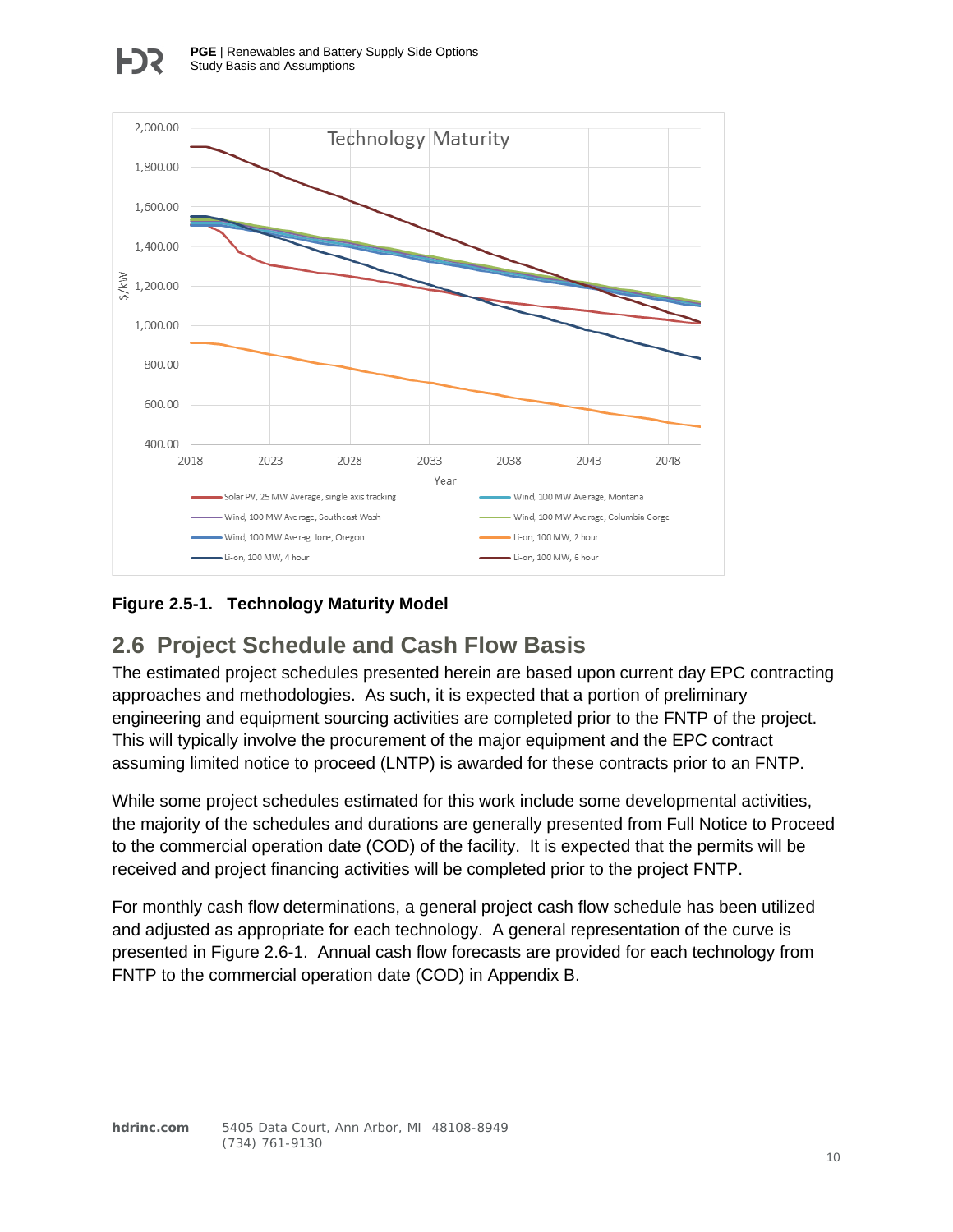

**Figure 2.6-1. Representative Cash Flow Curve.**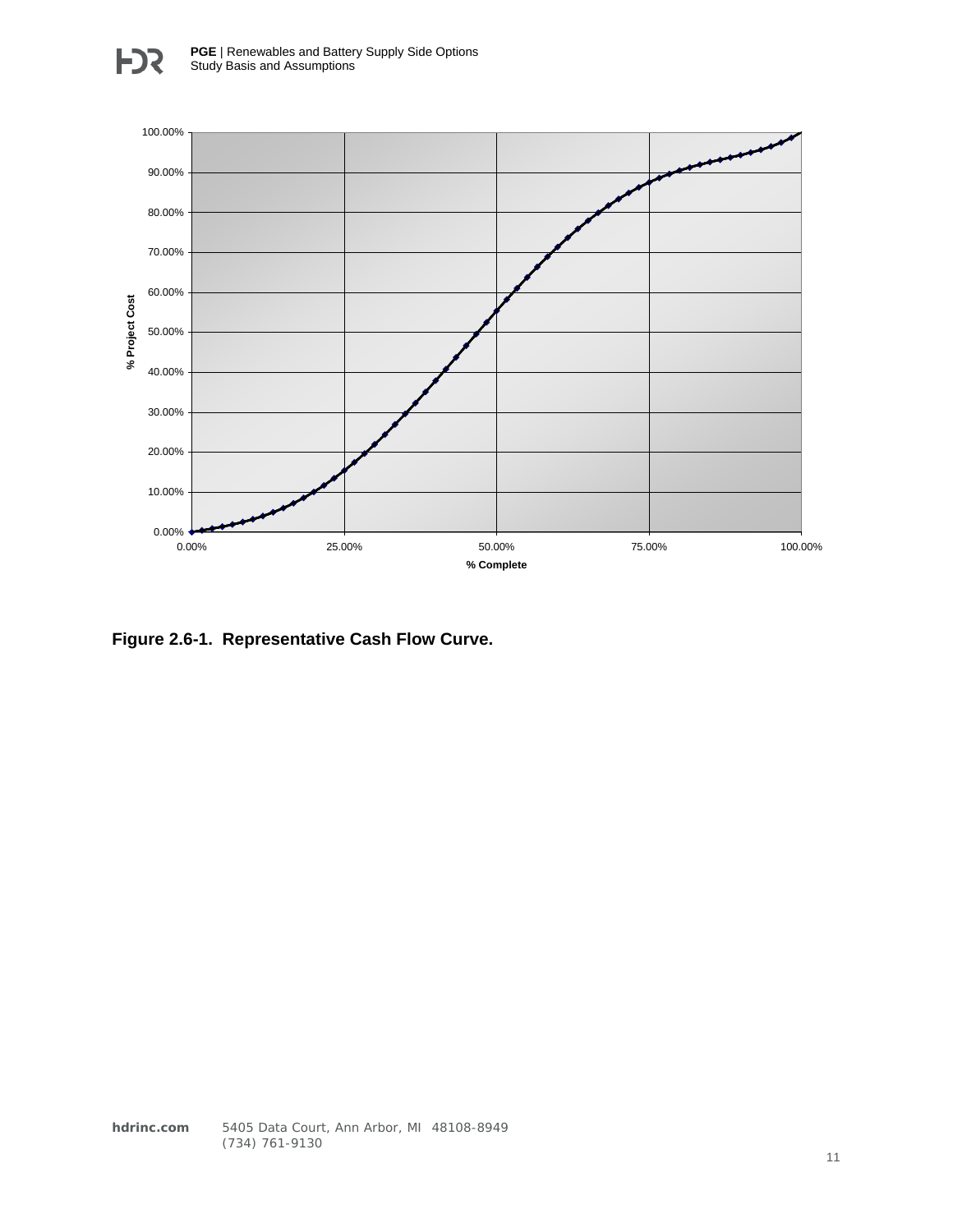

# <span id="page-12-0"></span>3 Wind Generation Technology

The U.S. is one of the largest and fastest-growing wind power generation markets in the world. In the last decade, there has been significant growth in wind capacity in the U.S. because of advancements in wind generation technology, federal tax incentives, and other policy incentives. Standalone wind is an intermittent power generation resource in that it is not fully dispatchable in the typical sense; however, output from wind installations can be curtailed when required.

Regional trends in the Pacific Northwest are consistent with trends across the U.S. According to the U.S. Department of Energy, wind energy production as a percentage of total electric generation is 11.2% for Oregon, 6.5% for Washington, and 7.6% in Montana[2](#page-12-2). For total wind installed capacity as of the end of 2017, Oregon has installed 3,213 MW, Washington has installed [3](#page-12-3),075 MW and Montana has installed 695 MW<sup>3</sup>. During 2017, five wind projects totaling 50 MW achieved commercial operation in Oregon. No wind projects achieved commercial operation in 2017 in Washington and Montana. However, approximately 427 MW of wind power was under construction across the three states at the end of 2017.

For the purpose of this evaluation, a 100 MWa wind generation facility was evaluated in four regions of Oregon, Washington, and Montana: Columbia Gorge Oregon; Ione, Oregon; Southeast Washington (Columbia County); and East Central Montana (Loco Mountain region in Meagher County). It is noted that wind resources can vary regionally and the wind resources have been characterized to be representative of the surrounding areas centered at the location of interest and are inclusive of 38 years of historical weather and wind resource data.

## <span id="page-12-1"></span>**3.1 Technology Overview**

 $\overline{a}$ 

Wind power is generated by converting the kinetic energy of wind into electricity by rotating turbine blades that are connected to an electrical generator. Higher wind speeds (better wind resource) typically result in more efficient facilities and higher annual capacity factors. A map of wind speeds in the U.S. is shown below in Figure 3.1-1.

<span id="page-12-2"></span><sup>2</sup> U.S. Energy Information Administration. https://www.eia.gov/electricity/data.php

<span id="page-12-3"></span><sup>3</sup> American Wind Energy Association. U.S. Wind Industry Fourth Quarter 2017 Market Report. https://www.awea.org/gencontentv2.aspx?ItemNumber=11255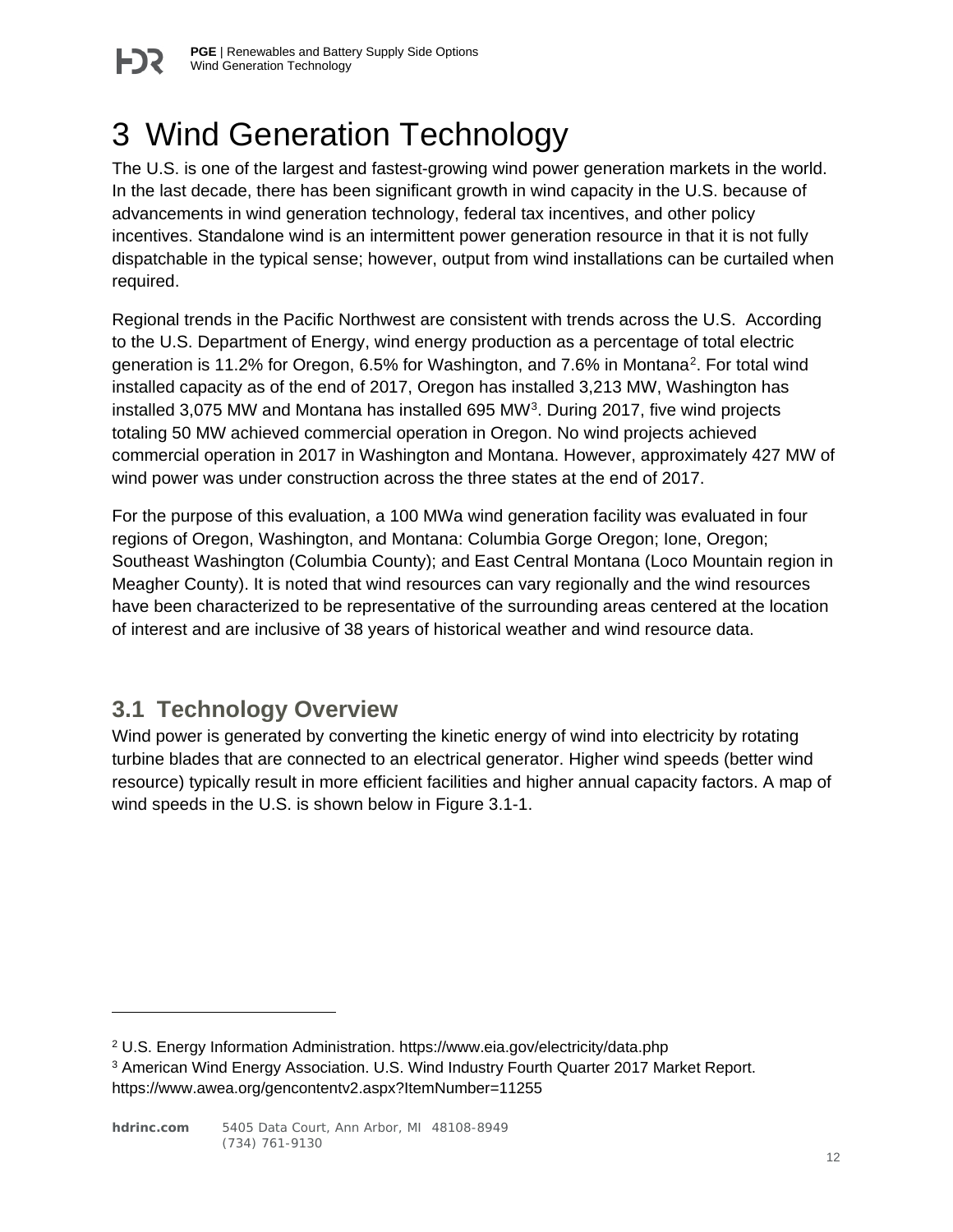

#### **Figure 3.1-1. U.S. Wind Speeds at 100m Hub Height**

A wind turbine ideally would be located where wind flow is non-turbulent and constant year round without excessive or extreme gusts. Wind speed typically increases with altitude and is higher over open areas without windbreaks such as trees or buildings. Favorable sites for wind turbines include the tops of smooth, rounded hills, open plains, and mountain gaps that funnel and intensify wind. Wind data is typically collected for a year or more via meteorological towers to determine general viability of a site.

Adequate spacing between the wind turbines must be maintained to reduce wind energy loss from interferences from nearby turbines. To minimize efficiency losses, wind turbines are commonly spaced three to five rotor diameters apart along an axis that is perpendicular to the prevailing wind direction and five to ten rotor diameters apart along an axis that is parallel to the prevailing wind direction.

## <span id="page-13-0"></span>**3.2 Commercial Status**

Wind power generation equipment, knowledge, and installation techniques have been adapted and implemented globally and is a well proven, commercially available technology for power generation. Advances in wind turbine designs have improved achievable plant efficiencies as compared to older wind power plants and increasingly allowing wind turbines to be more economically implemented in lower wind power class regions.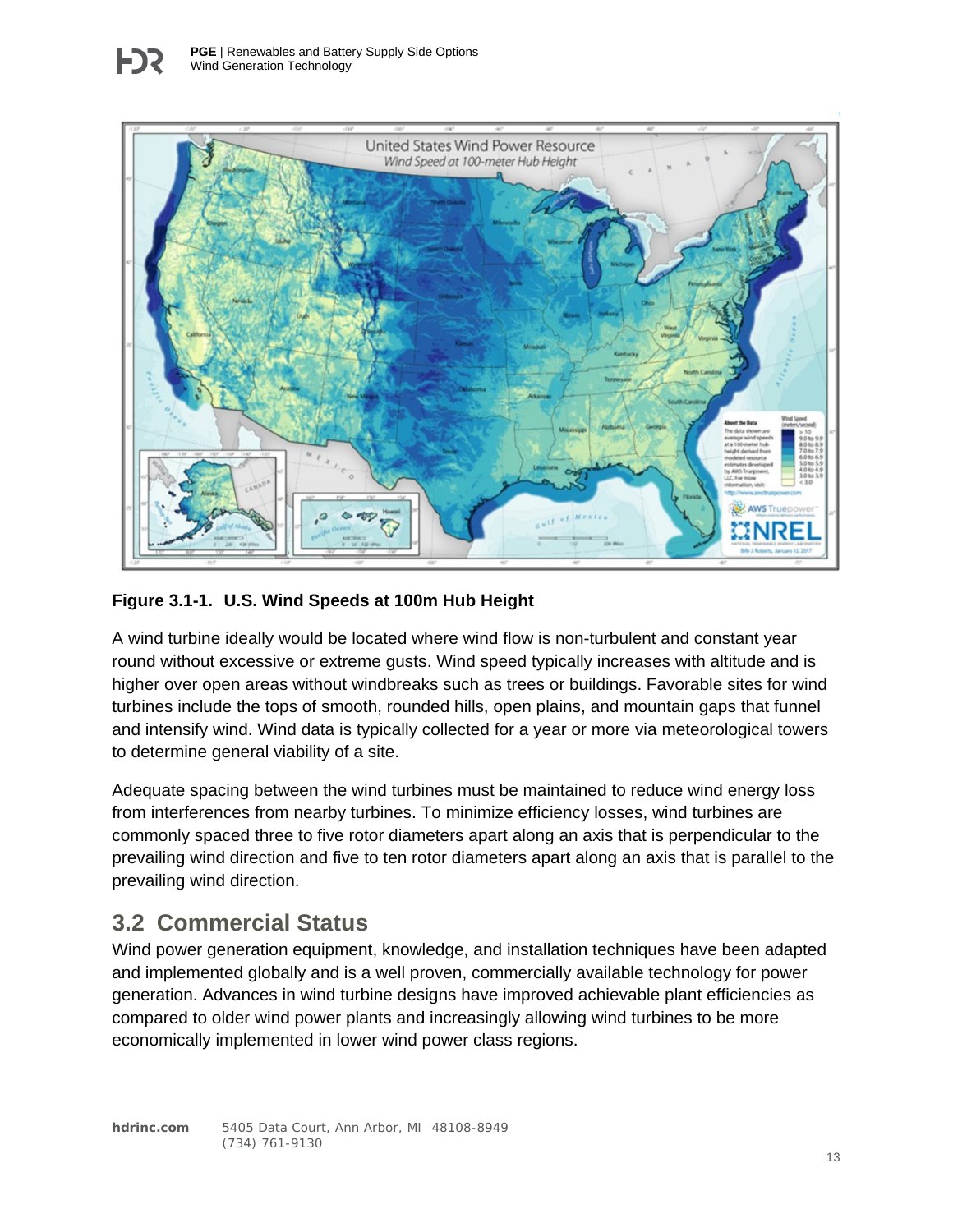

## <span id="page-14-0"></span>**3.3 Operational Considerations**

Wind farms are typically designed for a 25 year life, but well maintained turbines can last up to 30 years depending on the service conditions at the site and historical maintenance practices. Typical wind turbine sizes range from nominally 1.5 MW to 5 MW. For this analysis, a Vestas V136 3.6 MW with a hub height of 105 meter (m) was reviewed. The Vestas turbine model was considered because it was appropriate for the wind regimes in the Oregon, Washington, and Montana and it represents the recent industry trend of installing higher capacity turbines greater than 2 MW.

Note that the Federal Aviation Administration (FAA) does not have a height restriction on wind turbines. However, wind turbines with blade tip height that reaches greater than 500 feet would be within the FAA's altitude designation for general aviation aircraft and may require a longer permitting process for the FAA siting permit.

The characteristics of the wind generation technology considered are as follows:

- Vestas V136-3.6 wind turbines
- 105 m hub height for all sites
- 3.6 MW capacity per turbine
- 136 m rotor diameter

#### <span id="page-14-1"></span>**3.3.1 Plant Performance**

Each wind site is sized to approximately 100 MWa. The actual nameplate capacity and estimated annual net capacity factor for each wind site location is provided below in Table 3.3-1.

Plant performance was estimated using a Vestas V136-3.6 power curve at a 105 m hub height. The net capacity factors were estimated from available wind resource data and include all losses up to the project busbar (i.e., transmission losses are not included). Wind resource data was gathered by Vaisala from meteorological towers across the region and corrected for longterm variability over a typical project lifetime by analyzing historical diurnal (daily), seasonal, and annual weather and atmospheric data from the last 38 years. Long-term data sources included information from the National Oceanic and Atmospheric Administration and the National Aeronautics and Space Administration.

#### **Table 3.3-1. Wind Turbine Site Nameplate Capacities and NCFs**

| <b>Wind Site</b>      | <b>Nameplate</b><br><b>Capacity</b><br>(MW) | <b>Annual</b><br><b>NCF</b><br>$(\%)$ |
|-----------------------|---------------------------------------------|---------------------------------------|
| Ione, Oregon          | 306.0                                       | 32.7%                                 |
| Columbia Gorge        | 244.8                                       | 40.8%                                 |
| Southeast Washington  | 234.0                                       | 42.9%                                 |
| Loco Mountain Montana | 234.0                                       | 42.9%                                 |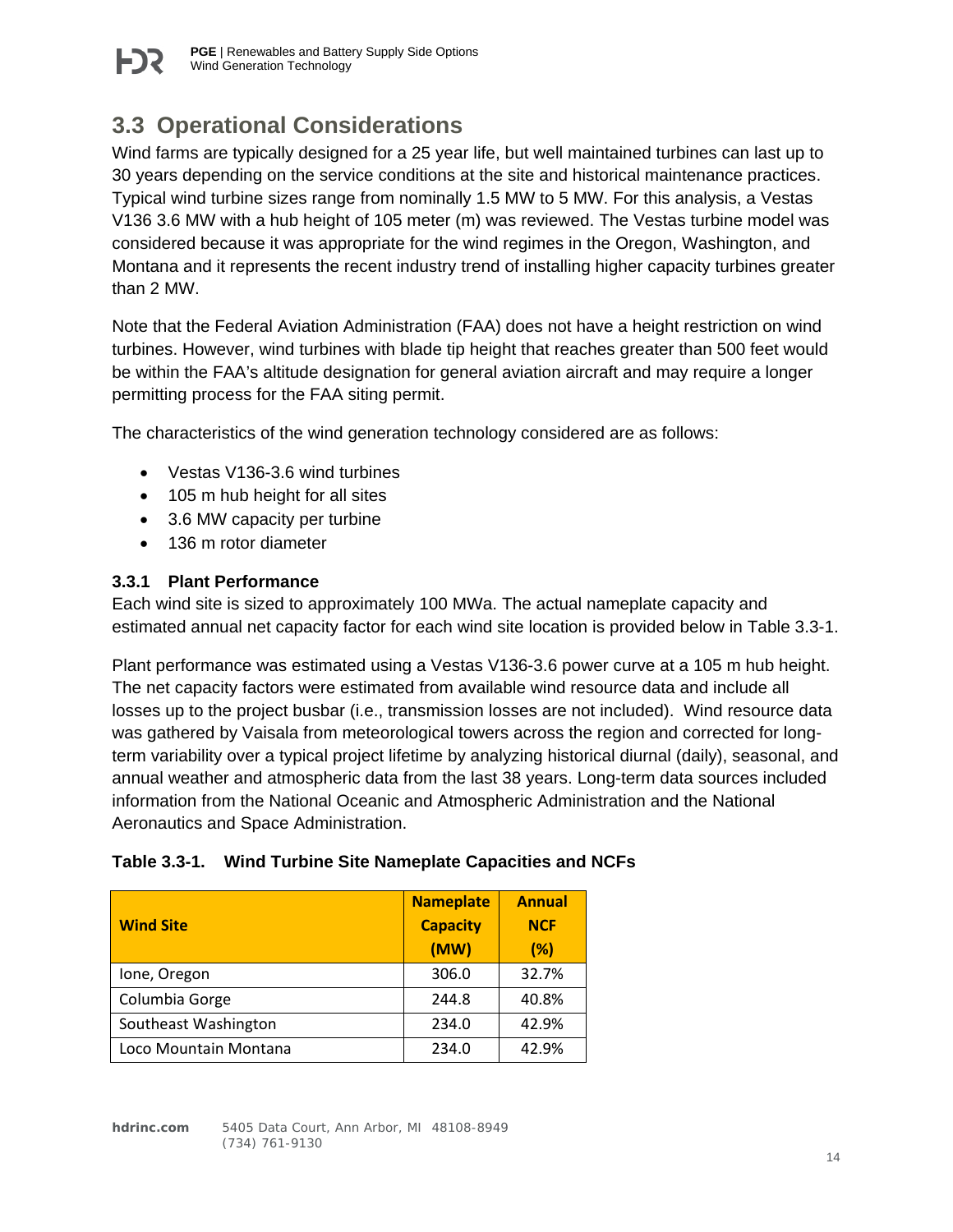# <span id="page-15-0"></span>**3.4 Reliability, Availability, & Maintenance Intervals**

Plant forced outage rates, planned outage rates, and mean average outage duration is summarized in Table 3.4-2 on a per turbine base.

| <b>Availability/Reliability</b>  |               | 100 MWa Wind |
|----------------------------------|---------------|--------------|
| Forced Outage Rate, per turbine  | ℅             | 2.5%         |
| Planned Outage Rate, per turbine | ℅             | 1.1%         |
| Maintenance cycle and average    |               |              |
| maintenance duration             | days/WTG/year |              |

# <span id="page-15-1"></span>**3.5 Land Requirements**

The land required for a wind farm is divided between total overall footprint and direct, permanent footprint. The actual land use depends on many factors including wind resource, land ownership, terrain, land type (e.g., crop land, shrub land, forest), and wind turbine layout configuration. The four sites evaluated in this study would typically be located on grasslands or pasture. From site permits of actual operating and approved projects submitted to the Oregon Energy Facility Siting Council[4,](#page-15-3) the projects with turbines greater than or equal to 2.5 MW per turbine show an average total land area (i.e. the total area within overall site boundary) of approximately 48.2 acres (19.5 hectares) per installed MW and an average direct, permanent impact area (i.e. the land area directly impacted by turbine locations, access roads, and other site facilities) of 1.8 acres per installed wind turbine. HDR applied the average land use for total land area and direct, permanent impact area to all four sites. Table 3.5-1 summarizes land use requirements for each wind turbine site considered.

## **Table 3.5-1. Wind Turbine Site Land Requirements**

|                                            |               |               |                       |                    | 100 MWa, Loco   |
|--------------------------------------------|---------------|---------------|-----------------------|--------------------|-----------------|
|                                            |               | 100 MWa, Ione | <b>100 MWa.</b>       | <b>100 MWa, SE</b> | <b>Mountain</b> |
|                                            |               | <b>Oregon</b> | <b>Columbia Gorge</b> | <b>Washington</b>  | <b>Montana</b>  |
| Number of Turbines                         |               | 85            | 68I                   | 65                 | 65              |
| Total Land Area                            | acres         | 14.700        | 11,800                | 11.300             | 11,300          |
| Approx. direct footprint* (permanent), per |               |               |                       |                    |                 |
| turbine                                    | acres/turbine | ا8.،          | ا8.                   | l.8                | $\overline{8}$  |

# <span id="page-15-2"></span>**3.6 Project Cost**

 $\overline{a}$ 

Table 3.6-1 summarizes the estimated total project costs for each of the wind resource sites considered for a 2018 notice to proceed. The breakdown of estimated EPC costs and estimated Owner's costs are also shown for reference. The calculated standard deviation from the total overnight plant cost and the end of plant life decommissioning costs are also referenced. It is noted that project capital costs are based on a turnkey EPC contracting and approach methodology, which assumes the EPC contractor procures the major equipment, including the wind turbines. The wind turbines typically represent a large portion of the project

<span id="page-15-3"></span><sup>4</sup> https://www.oregon.gov/energy/facilities-safety/facilities/Pages/Facilities-Under-EFSC.aspx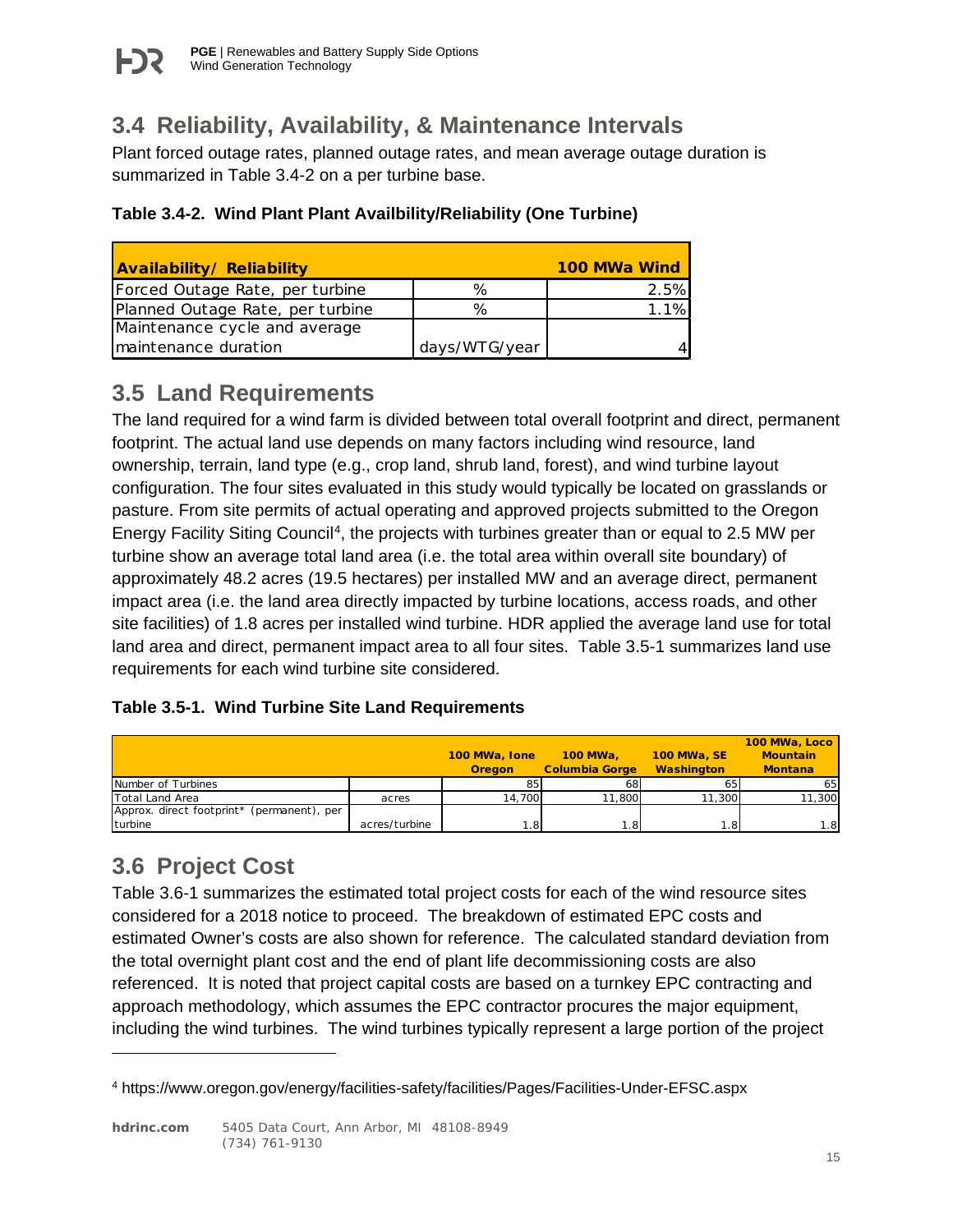

cost ranging approximately \$800/kW to \$1,000/kW. EPC contingency costs, fees, and markups can increase project costs as compared to a project with Owner/developer procured turbines.

The turbines are assumed to be installed on land not owned by the project developer resulting in an assumed land lease cost, which is not included in the capital costs (but is provided in O&M costs).

Decommissioning costs include removal of the turbine from the foundation, partial removal of concrete foundation pedestal, extracting salvageable material, and reclaiming of disturbed areas (except for access roads, which are left in place for land owner use). The estimated salvage values for steel and copper are based on surveys published by the United States Geological Survey. Based on similar project experience and industry data available, HDR used an overall net cost of \$35/kW for wind project decommissioning.

| <b>Project Costs, 2018\$</b>                |         | 100 MWa, Ione<br><b>Oregon</b> | 100 MWa,<br><b>Columbia Gorge</b> | <b>100 MWa, SE</b><br><b>Washington</b> | 100 MWa, Loco<br><b>Mountain</b><br><b>Montana</b> |
|---------------------------------------------|---------|--------------------------------|-----------------------------------|-----------------------------------------|----------------------------------------------------|
| Total Plant Cost                            | \$1,000 | 461,400                        | 376,700                           | 358,300                                 | 355,700                                            |
| Total Plant Cost                            | $$$ /kW | .508                           | 1.539                             | 1.531                                   | 1,520                                              |
| EPC Cost                                    | \$1,000 | 415,300                        | 339.000                           | 322.500                                 | 320,100                                            |
| Owner's Cost                                | \$1,000 | 46,100                         | 37,700                            | 35,800                                  | 35,600                                             |
|                                             |         |                                |                                   |                                         |                                                    |
| <b>Std Deviation from Total Plant Costs</b> | s/kW    | 424                            | 432                               | 430                                     | 427                                                |
|                                             |         |                                |                                   |                                         |                                                    |
| End of Life Decomissioning Costs            | \$1,000 | 10.700                         | 8,600                             | 8,200                                   | 8,200                                              |

## **Table 3.6-1. Wind Plant Project EPC and Owner's Costs (Total Plant)**

# <span id="page-16-0"></span>**3.7 Implementation (Schedule)**

Project schedules for a 100 MWa generation resource have been estimated and are based upon current day EPC contracting approaches and methodologies. The schedule assumes that the procurement of the major equipment including the wind turbines are the responsibility of the EPC contractor.

Wind power plants have a timeline ranging from 18 to 36 months for the EPC period (i.e. EPC contractor NTP through COD) depending on many different factors. A wind power generating facility with an output of 230MW similar to the SE Washington and Loco Mountain Montana sites will have an overall duration of approximately 26 months for the EPC period while a larger facility similar to the Ione North site with an output of 306 MW will have a duration of 28 months. The schedule duration varies based on the number of wind turbine at each location. A typical, 28 month project schedule is depicted in Figure 3.7-1. The estimated variation in overall EPC period and construction period for each of the selected sites, based on plant site and other site factors, are further shown below in Table 3.7-1. The construction period is from on-site EPC contractor mobilization through COD.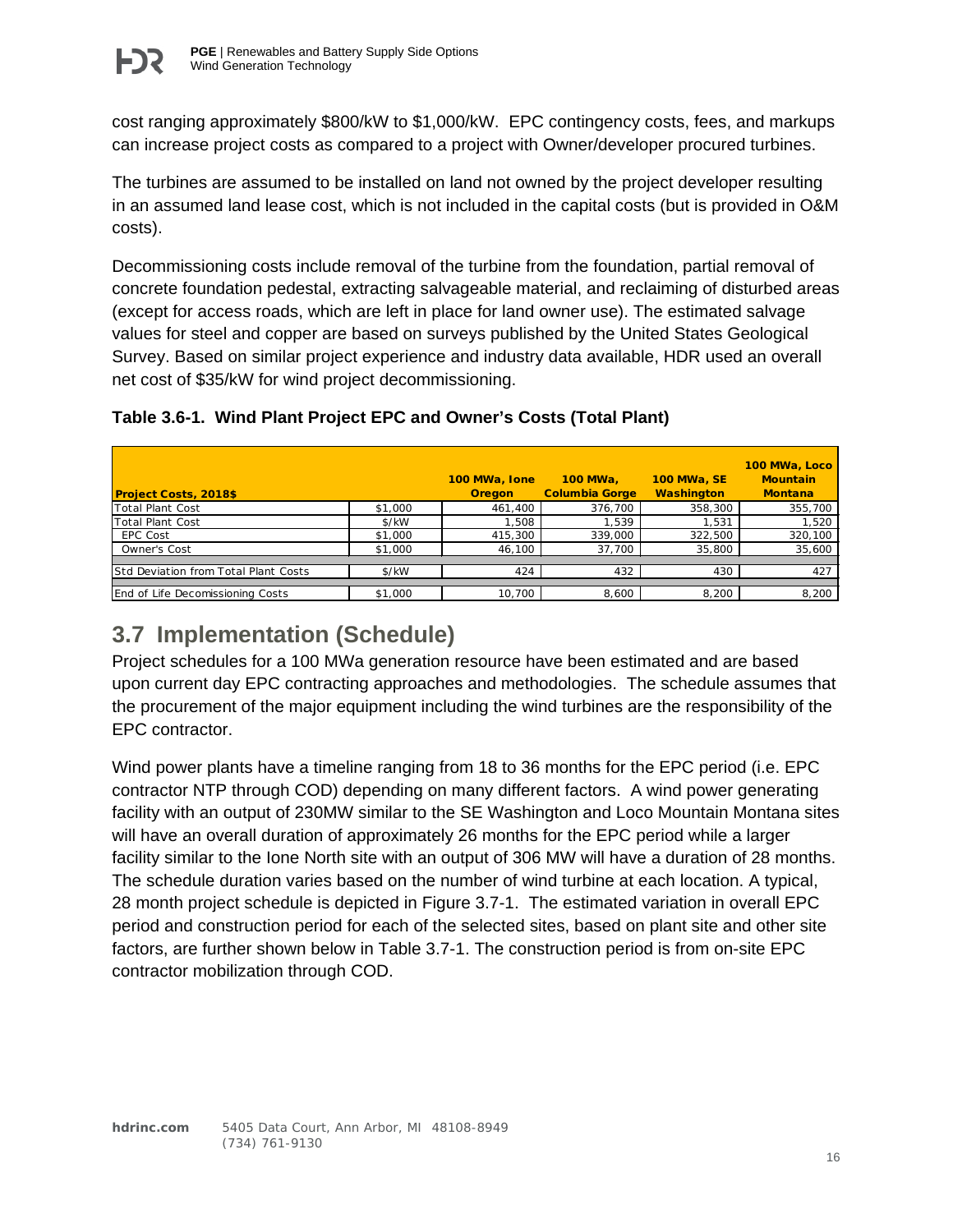



**Figure 3.7-1. 100 MWa Wind Conceptual Project Schedule (Typical)**

| Table 3.7-1. Site Wind Plant Project Schedule Variation |  |  |
|---------------------------------------------------------|--|--|
|                                                         |  |  |

| <b>Wind Site</b>      | <b>EPC Period</b><br>(months) | <b>Construction</b><br><b>Period</b><br>(months) |
|-----------------------|-------------------------------|--------------------------------------------------|
| Ione, Oregon          | 28                            | 15                                               |
| Columbia Gorge        | 26                            | צו                                               |
| Southeast Washington  | 26                            | 13                                               |
| Loco Mountain Montana | 26                            |                                                  |

## <span id="page-17-0"></span>**3.8 Operating Costs**

The estimated fixed and variable O&M costs for each wind site are presented in Table 3.8-1. Operation and maintenance costs are inclusive of plant staffing and major turbine parts and maintenance costs, including replacement parts and outsourced labor to perform major maintenance. The O&M costs for wind projects are generally presented as a combined fixed and variable O&M component as shown in Table 3.8-1.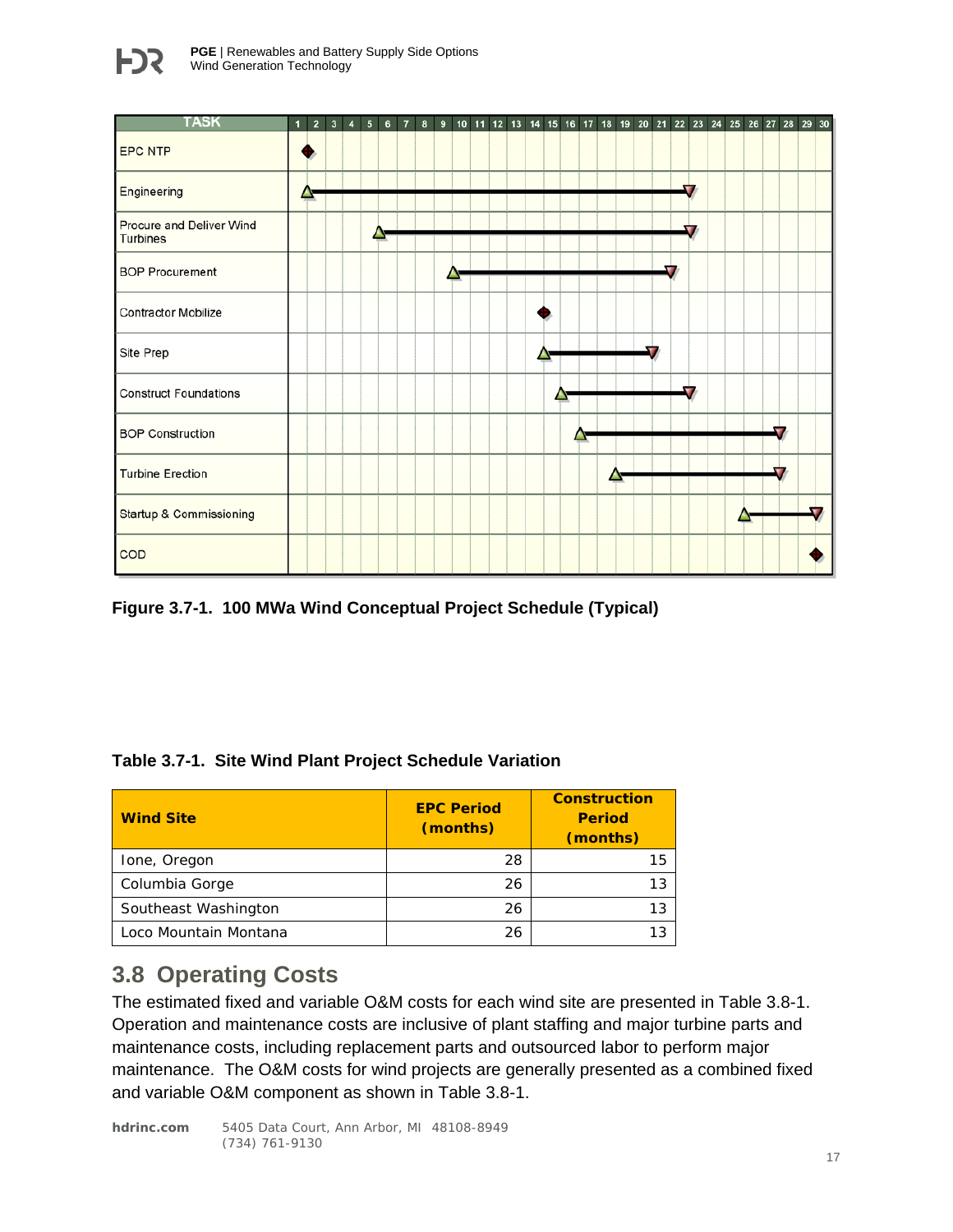

Plant staffing has been included as defined in Table 2-1 and 2-2. Staffing for the proposed wind power plants often utilize a remote monitoring/operating system with minimal on-site staff. Wind turbine maintenance labor is typically contracted in an O&M services contract.

Land lease costs have also been estimated and are typically paid to land owners as compensation for using their land. Royalties may also be paid to land owners as a small percentage of the project revenue. Based on HDR's project experience, the land lease and royalty costs for all four wind sites are estimated to be \$1.70/MWh at the plant busbar.

#### **Table 3.8-1. Wind Plant Fixed and Variable Operating Costs**

|                                |               | 100 MWa, Ione | 100 MWa.       |      | 100 MWa, SE 100 MWa, Loco   |
|--------------------------------|---------------|---------------|----------------|------|-----------------------------|
| <b>Operating Costs, 2018\$</b> |               | <b>Oregon</b> | Columbia Gorge |      | Washington Mountain Montana |
| <b>Fixed O&amp;M</b>           | $$$ /kW- $vr$ | 37.0          | 37.0           | 37.0 | 37.0                        |
| Variable O&M                   | \$/MWH        |               |                |      |                             |
| Land Lease/Royalties           | \$/MWH        |               |                |      |                             |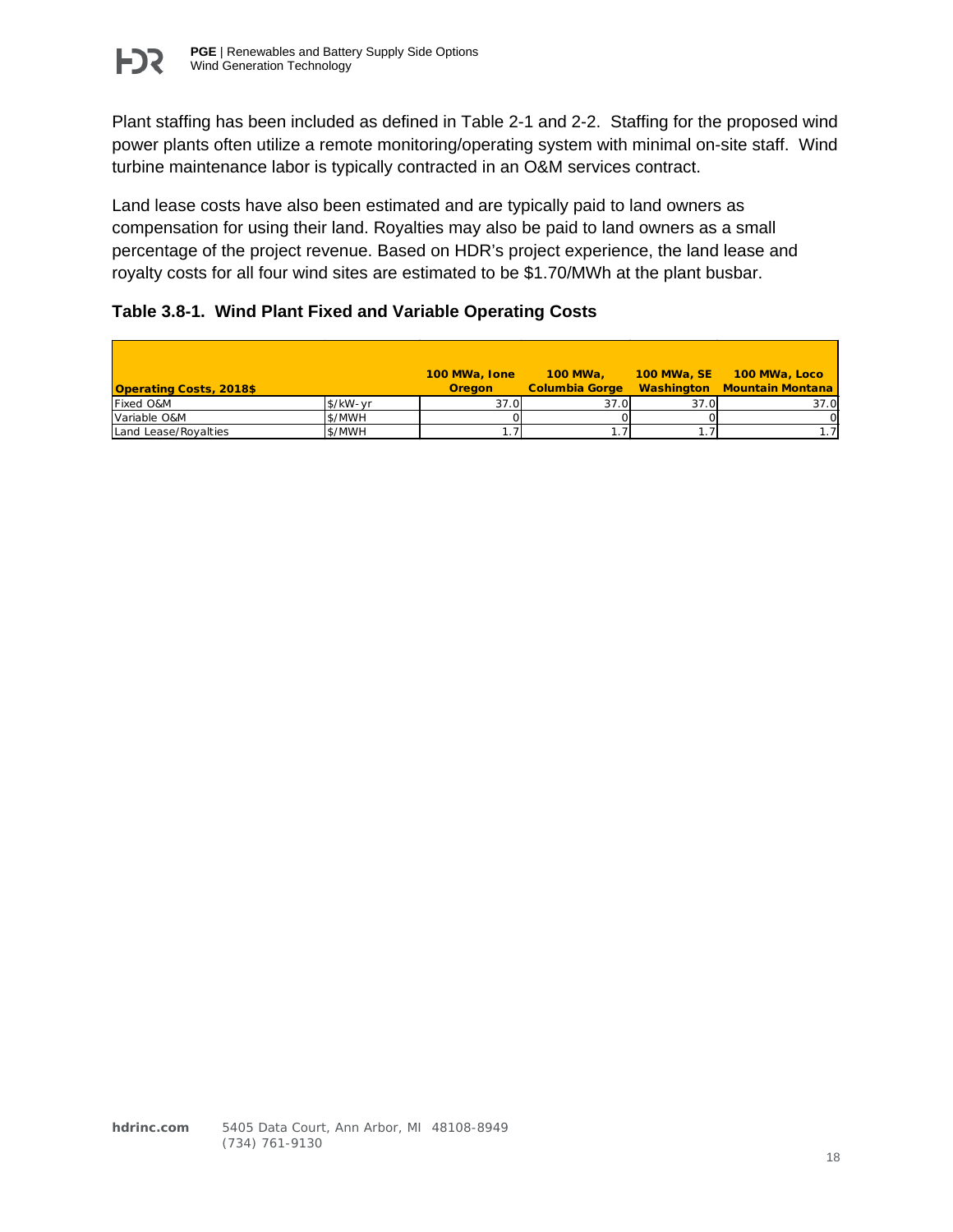

# <span id="page-19-0"></span>4 Solar PV Technology

Solar PV technology uses solar cells or photovoltaic arrays to convert light from the sun directly into electricity. Utility-scale solar PV systems made up 1.3% of the total net generation in the U.S. in 2017[5.](#page-19-2)

For the purpose of this study, a 25 MWa AC solar plant was analyzed in Christmas Valley, Oregon, with the following characteristics:

- Single-axis tracking
- Inverter DC/AC ratio is 1.30
- 18% efficient solar panels from a representative vendor such as Hanwha
- Total installed nameplate capacity of 95 MW AC

## <span id="page-19-1"></span>**4.1 Technology Overview**

PV cells are made of different semiconductor materials and come in many sizes, shapes, and ratings. Utility scale PV technologies are generally mono/poly silicon or thin film. Solar cells produce direct current (DC) electricity and therefore require a DC to alternating current (AC) converter to allow for grid connected installations.

The PV arrays are mounted on structures that can either tilt the PV array at a fixed angle or incorporate tracking mechanisms that automatically move the panels to follow the sun across the sky. The fixed angle is determined by the local latitude, orientation of the structure, and electrical load requirements. Tracking systems provide more energy production. Single-axis trackers are designed to track the sun from east to west and dual-axis trackers allow for modules to remain pointed directly at the sun throughout the day. This evaluation considers a single-axis tracking configuration.

The amount of electricity produced from PV cells depends on the quantity and quality of the light available and performance characteristics of the PV cell. The largest PV systems in the country are located in the Southwestern regions where, as shown in Figure 4.1-1, where the strongest solar resources are available.

 $\overline{a}$ 

<span id="page-19-2"></span><sup>5</sup> U.S. Energy Information Administration (EIA)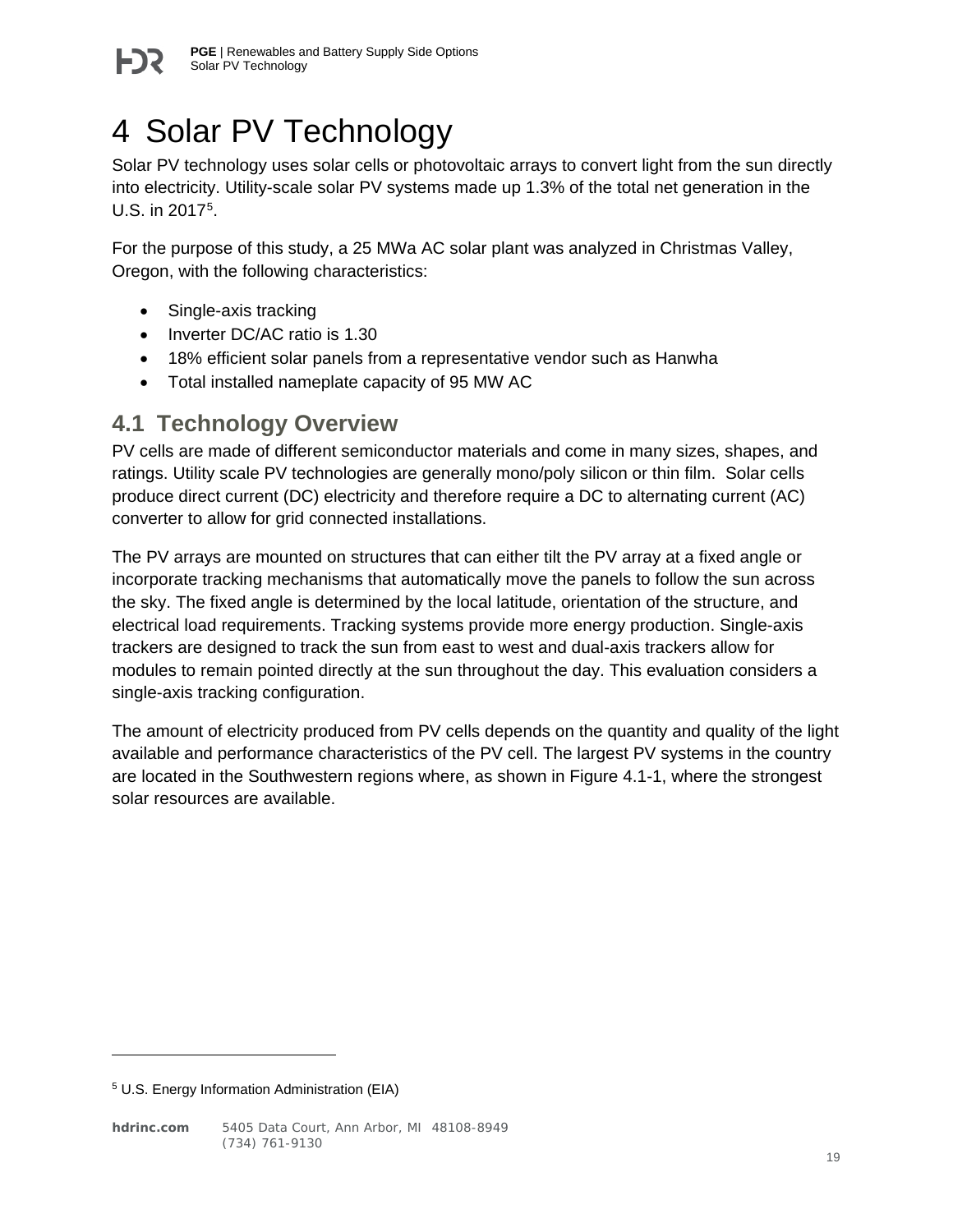

#### **Figure 4.1-1. United States Photovoltaic Solar Resource**

## <span id="page-20-0"></span>**4.2 Commercial Status and Current Market**

PV cells are commercially available with a significant installed operating base. There currently is over 50 GW of installed solar PV capacity in the U.S.<sup>[6](#page-20-1)</sup> In 2017, approximately 10 GW of solar PV was installed, which represented 30 percent of the new electric generating capacity installed within the U.S.

The Federal Investment Tax Credit (ITC) has been instrumental in supporting the deployment and growth of solar energy in the U.S. The ITC currently offers a 30% tax credit towards the investment cost of solar systems. For a solar project to get the 30% ITC, it must begin construction by December 31, 2019, but it does not have to go into service until December 31, 2023. The percentage steps down to 26% and 22% for projects that start construction in 2020 in 2021, respectively. The project costs presented in Section 4.6 do not account for impacts associated with ITC credits.

 $\overline{a}$ 

<span id="page-20-1"></span><sup>6</sup> 2017 Solar Market Insight Report, Solar Energy Industries Association (SEIA)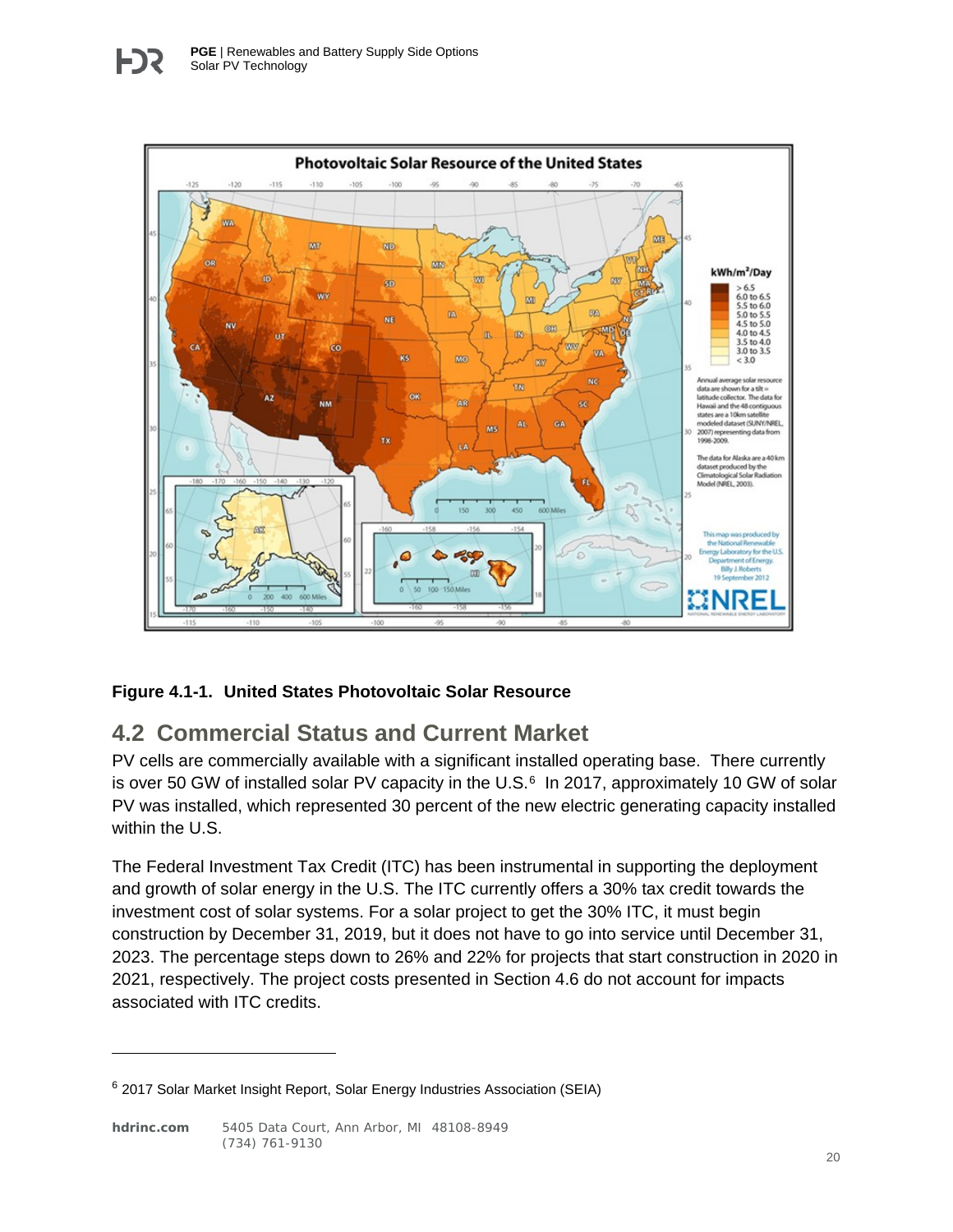

Recently, the U.S. imposed a 30% tariff on imported crystalline-silicon solar cells and modules that went into effect February 7, 2018. The tariffs start at 30% of the cell price in 2018 and then gradually drop to 15% by February 7, 2021. Per SEIA, the 30% tariff can be expected to increase year 1 PV module prices by roughly \$0.10/W or \$100/kW. The technology forecast curve in Appendix A does not include pricing impacts that may be associated with the tariff.

## <span id="page-21-0"></span>**4.3 Operational Considerations**

### <span id="page-21-1"></span>**4.3.1 Plant Performance**

A 25 MWa solar facility site was selected in Christmas Valley, Oregon. The nameplate capacity of the facility is 95 MW as shown in Table 4.3-1 below. The power of a panel degrades over time at an estimated annual rate of 0.5%. The NCF shown below in Table 4.3-1 represents the degraded annual capacity factor over the life of the plant. 1.

### **Table 4.3-1. Solar Site Nameplate Capacity and Net Annual Averaged Degraded Capacity Factor**

| <b>Solar PV Site</b> | <b>Nameplate</b><br><b>Capacity</b><br>(MW) | <b>Annual</b><br><b>NCFs</b><br>(% ) |
|----------------------|---------------------------------------------|--------------------------------------|
| Christmas Valley     | 95                                          | 24.8%                                |

## <span id="page-21-2"></span>**4.4 Reliability, Availability, & Maintenance Intervals**

Plant forced outage rates, planned outage rates, and mean average outage duration are summarized in Table 4.4-2.

#### **Table 4.4-2. Solar Plant Plant Availbility/Reliability**

| Availability/Reliability   |           | <b>Solar</b><br>PV<br>25 MWa |
|----------------------------|-----------|------------------------------|
| <b>Forced Outage Rate</b>  | ℅         | 0%                           |
| <b>Planned Outage Rate</b> | ℅         | 2%                           |
| Mean Annual Outage         | Days/year | 7.3                          |
| Duration                   |           |                              |

## <span id="page-21-3"></span>**4.5 Land Requirements**

The land area required for Solar PV applications can be extensive depending on a variety of factors including the land and design. It is envisioned that approximately 38 arrays of 2.5 MW each would be installed. Each array would consist of about 8,764 modules of 370 Wp capacity each. An approximate land requirement of 475 acres was estimated for a 25 MWa Solar PV installation. This estimate is based on HDR project experience and is derived based on ground cover ratio and panel energy densities from a variety of HDR projects.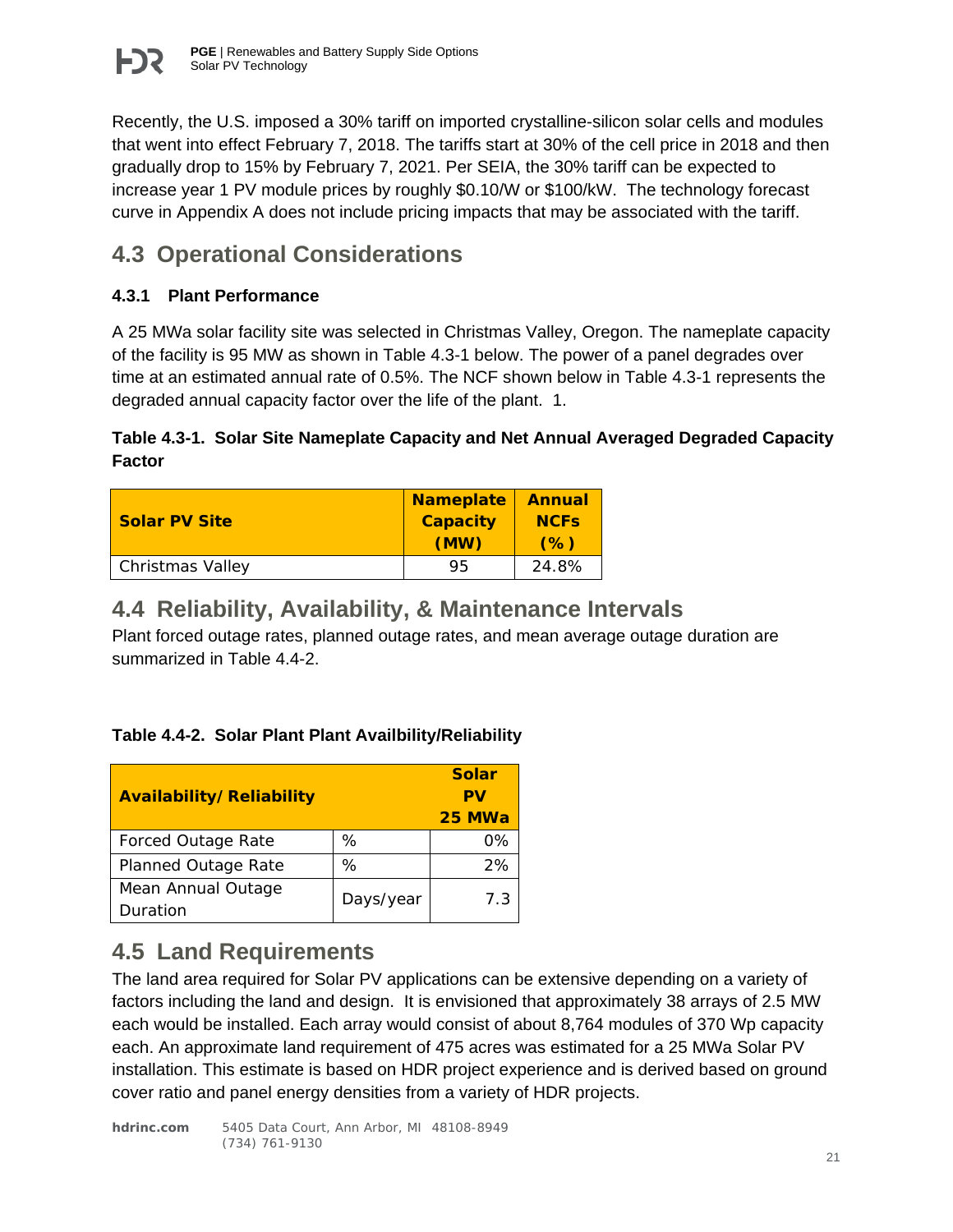# <span id="page-22-0"></span>**4.6 Project Cost**

Table 4.6-1 summarizes the estimated total project costs for a 25 MWa Solar PV Site. The breakdown of estimated EPC cost and estimated Owner's costs are also shown for reference. The calculated standard deviation from the total overnight plant cost and the estimated end of plant life decommissioning costs are also referenced.

The estimated solar project cost includes the modules, structures, inverters, the balance of the system, and engineering and management services.

Solar PV project decommissioning costs are estimated based on recent, similar project experience and industry data. Decommissioning costs include removal of PV panels, removal of above ground panel racking, removal of below ground cables and racking foundations (piles), extraction of salvageable material, removal of access roads, and reclamation of disturbed areas. The estimated salvage values for steel, copper, and aluminum are based on surveys published by the United States Geological Survey. Based on recent studies, HDR assumed an overall net cost of \$20/kW for solar PV project decommissioning.

| <b>Project Costs, 2018\$</b>         |                   | 25 MWa, Single-<br>axis Tracking,<br><b>Christmas Valley</b><br><b>Oregon</b> |
|--------------------------------------|-------------------|-------------------------------------------------------------------------------|
| Total Plant Cost                     | \$1,000           | 143,450                                                                       |
| Total Plant Cost                     | \$/kW             | 1,510                                                                         |
| EPC Cost                             | \$1,000           | 130,409                                                                       |
| Owner's Cost                         | \$1,000           | 13,041                                                                        |
|                                      |                   |                                                                               |
| Std Deviation from Total Plant Costs | $\frac{1}{2}$ /kW | 424                                                                           |
|                                      |                   |                                                                               |
| End of Life Decomissioning Costs     | \$1,000           | 1.900                                                                         |

## **Table 4.6-1. Solar PV Plant EPC and Owner's Costs**

## <span id="page-22-1"></span>**4.7 Implementation (Schedule)**

Project schedules for a 25 MWa generation solar PV resource have been estimated and are based upon current day EPC contracting approaches and methodologies. As such, it is expected that a portion of the preliminary engineering and equipment sourcing activities, site acquisition, and project permitting activities are completed prior to FNTP of the project. This will typically also involve the procurement of major equipment and of the EPC contract with some level of LNTP awarded for these contracts prior to FNTP.

Currently, solar PV installations have a timeline of approximately 1 to 2 years from EPC NTP through COD. A conceptual project implementation schedule is provided below in Figure 4.7-1.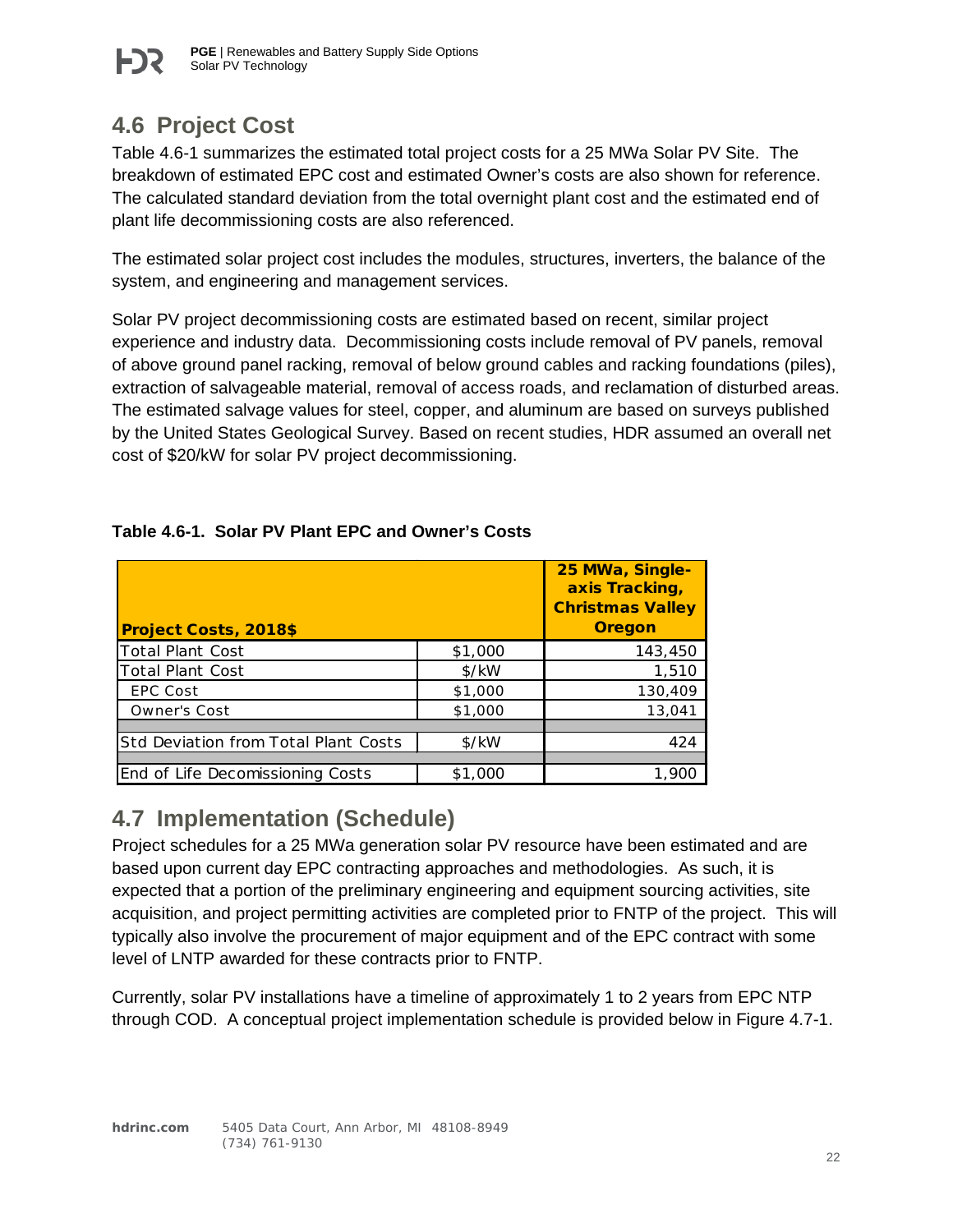

#### **Figure 4.7-1. 25 MWa Solar PV Conceptual Project Schedule**

## <span id="page-23-0"></span>**4.8 Operating Costs**

The estimated fixed and variable O&M costs for a 25 MWa solar PV site are presented in Table 4.8-1. Operation and maintenance costs are inclusive of plant staffing and major equipment parts and maintenance costs, including replacement parts and outsourced labor to perform major maintenance.

Plant staffing has been included as defined in Table 2-1 and 2-2. Staffing for the proposed solar PV power plant often utilizes a remote monitoring/operating system with minimal on-site staff. The majority of the staff is typically associated with maintenance and cleaning of the solar fields.

Land lease costs have also been estimated and are typically paid to land owners as compensation for using their land. Based on HDR's project experience, the land lease costs for a solar PV site is estimated to be \$4.22/MWh.

| Table 4.8-1. Solar PV Fixed and Variable Operating Costs |  |  |  |  |  |
|----------------------------------------------------------|--|--|--|--|--|
|----------------------------------------------------------|--|--|--|--|--|

| <b>Operating Costs, 2018\$</b> |                      | 25 MWa, Single-<br>axis Tracking,<br><b>Christmas</b><br><b>Valley Oregon</b> |
|--------------------------------|----------------------|-------------------------------------------------------------------------------|
| <b>Fixed O&amp;M</b>           | $\frac{1}{2}$ /kW-yr | 21.9                                                                          |
| Variable O&M                   | \$/MWH               | റ                                                                             |
| Land Lease/Royalties           | \$/MWH               | 22                                                                            |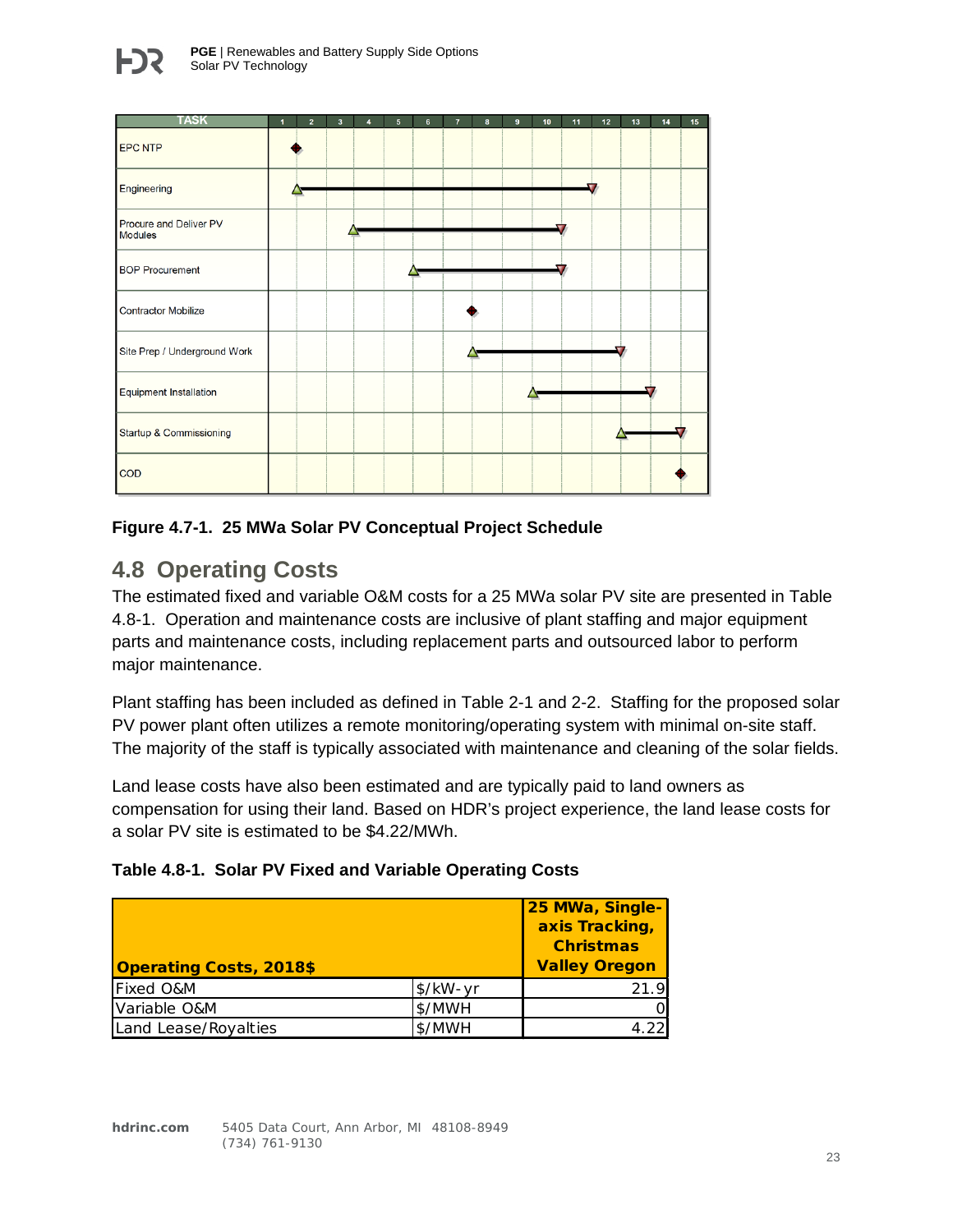

# <span id="page-24-0"></span>5 Battery Energy Storage System

Grid-connected battery energy storage systems (BESS) are maturing and have steadily increased in commercial deployment in the electric industry. For this resource option, a lithiumion battery energy storage system was considered with the following characteristics:

- 100 MW installed capacity
- 2-hour, 4-hour, and 6-hour storage capacity evaluated
- A typical container/module size of 5 MWh was assumed.

## <span id="page-24-1"></span>**5.1 Technology Overview**

Lithium Ion (Li-ion) batteries utilize the exchange of lithium ions between electrodes to charge and discharge the battery. When the battery is in use (discharging) the charged electrons move from the anode to the cathode and in the process, energize the circuit that it is connected to. Electrons flow in the reverse direction during a charge cycle when energy is drawn from the grid. Due to its characteristics, Li-ion technology is well suited for fast-response applications like frequency regulation, frequency response, and short-term spinning reserve applications. Additionally, compared to other BESS, the Li-ion technology provides the highest energy storage density resulting in its adoption in several different markets ranging from consumer electronics to transportation (electric vehicles).

## <span id="page-24-2"></span>**5.2 Commercial Status and Current Market**

The market for utility-scale energy storage systems such as batteries is relatively early in development, but it is growing and evolving at a very rapid pace. The global energy storage market is expected to exceed 40 GW by 2022 from currently installed estimates of about 6 GW<sup>7</sup>.

The increasing demand for battery storage in consumer electronics and the transportation sector as well as the emerging demand from the energy sector is propelling advances in the technology and manufacturing capacity for Li-ion. This is also aiding the trend of declining initial capital cost for this technology. Li-ion battery technology is a relatively mature technology, having been first proposed in 1970 and released commercially in 1991.

Other battery storage technologies include sodium sulfur, lead-acid, zinc iron and zinc bromine flow technologies; however, Li-ion is the most prominent and widely used for utility scale BESS. This is primarily due to technology maturity and risks that are better understood, the number of established and credit worthy Li-ion battery manufacturers in the market place, their ability to provide long term performance guarantees and warranties typically required by the electric utility industry, and the existence of reliable integrators that have a successful track record of installing turnkey EPC BESS projects for several years.

 $\overline{a}$ 

**hdrinc.com** 5405 Data Court, Ann Arbor, MI 48108-8949 (734) 761-9130

<span id="page-24-3"></span><sup>&</sup>lt;sup>7</sup> Energy Storage Association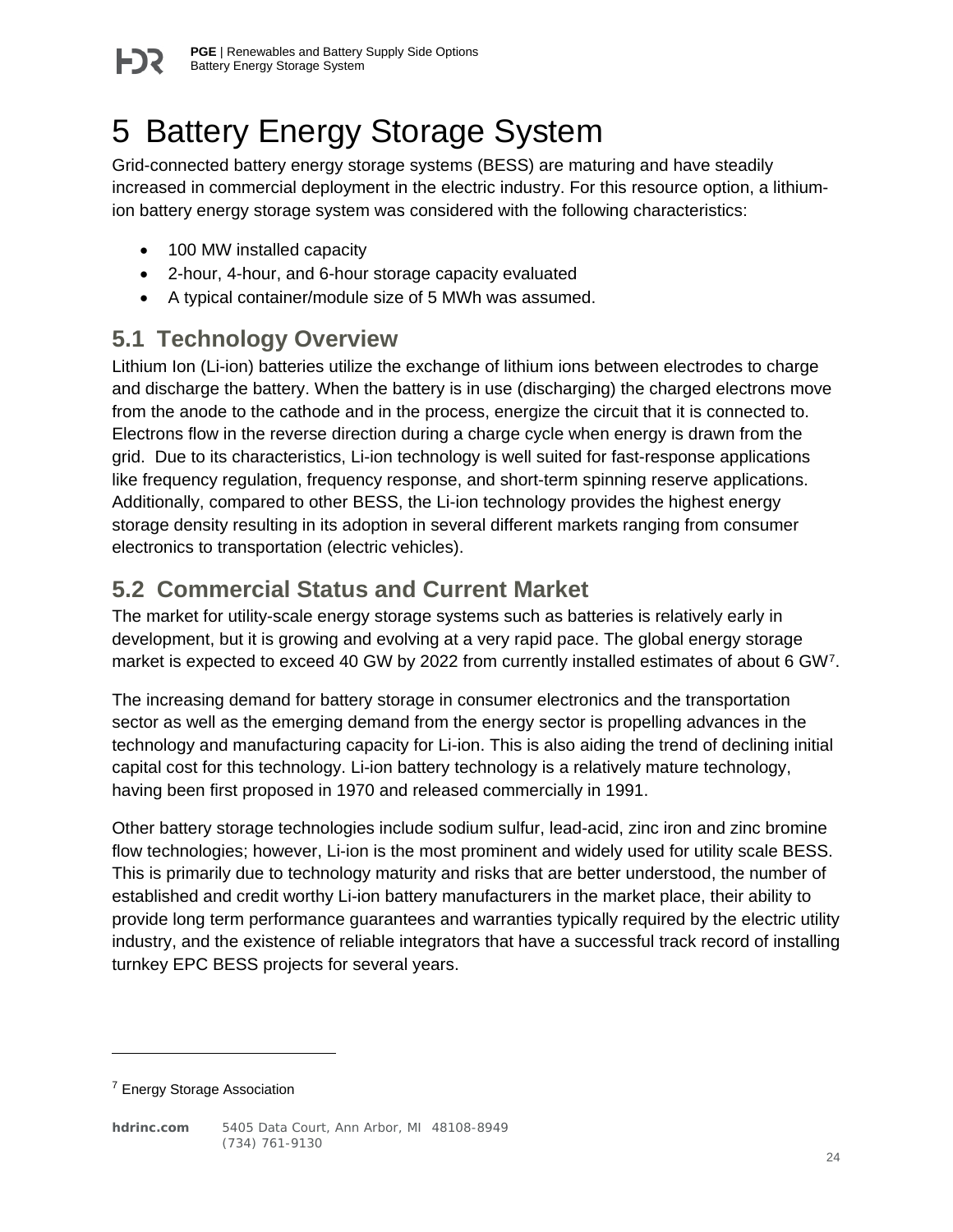

# <span id="page-25-0"></span>**5.3 Operational Considerations**

A 100 MW BESS \resource with one discharge cycle per day was considered with various hours of dispatch. Major components of a BESS station include the battery containers, battery management system (BMS), power conversion system (PCS) enclosures, plant control systems, and balance of plant systems including the cooling system, station load transformers, pad mounted medium/high voltage transformers, and grid interconnection gear with metering, site utilities, foundations and plant fencing. It is noted that the certain vendors may design the BESS in a multistory building with appropriate HVAC, lighting and security. While such a configuration may result in a slightly smaller footprint the overall EPC costs are anticipated to be similar.

The BESS plant consists of a number of containers that house the storage cells. The specific capacity of a container varies from manufacturer to manufacturer, but typical size of 5 MWh was used for this analysis.

## <span id="page-25-1"></span>**5.3.1 Performance Data**

Table 5.3-1 summarizes the estimated performance data for a typical 100 MW Li-ion BESS with 2 hours, 4 hours, and 6 hours of dispatch capability. As shown, battery efficiency improves with larger systems.

| <b>Lithium Ion BESS</b>    |     |     |     |
|----------------------------|-----|-----|-----|
| Capacity (MW)              | 100 | 100 | 100 |
| Max Storage Limit (MWh)    | 200 | 400 | 600 |
| Discharge Duration (hours) |     |     |     |
| Round Trip Efficiency      | 82% | 87% | ጸዓ% |

## **Table 5.3-1. BESS Performance**

# <span id="page-25-2"></span>**5.4 Reliability, Availability, & Maintenance Intervals**

Plant forced outage rates, planned outage rates, and mean average outage duration is summarized in Table 5.4-1. Forced and Planned outage rates are based on a single container/module. Plant capacity is therefore only reduced by 5 MWh's during scheduled or unscheduled outages per container, dependent on the number containers out. Partial outage rates for mutliple containers can be estimated by multiplying the number of containers out by the single container forced outage rate to determine the forced outage rate for a specific capacity level.

## **Table 5.4-1. BESS Availbility/Reliability**

| Availability/Reliability                 |   | <b>BESS</b> |
|------------------------------------------|---|-------------|
| <b>Forced and Planned</b><br>Outage Rate | ℅ | ر ۔         |
|                                          |   |             |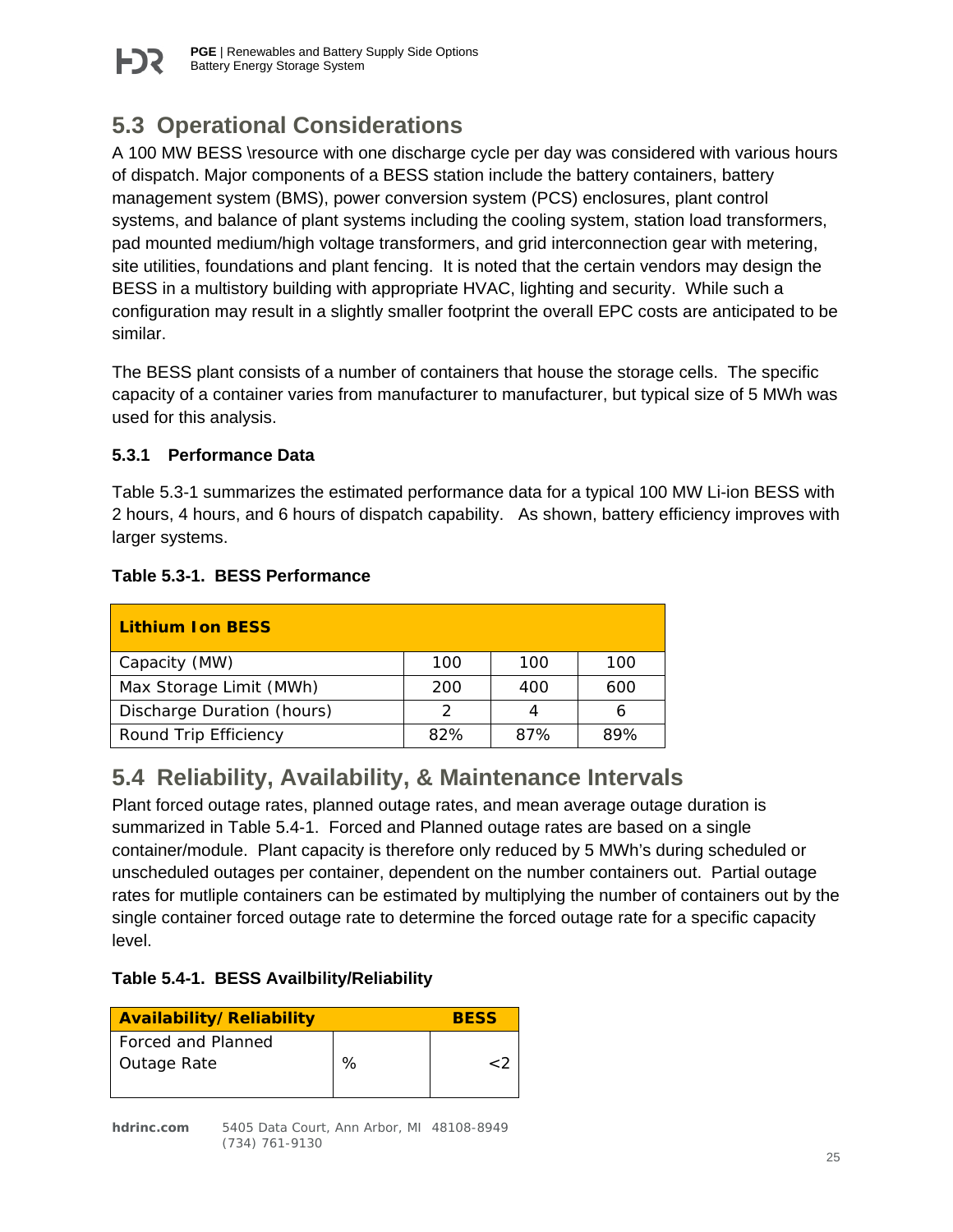

| Availability/Reliability |                    | <b>BESS</b> |
|--------------------------|--------------------|-------------|
| Mean Annual Outage       |                    |             |
| l Duration               | Days/year 3-5 Days |             |

# <span id="page-26-0"></span>**5.5 Land Requirement**

An outdoor battery storage configuration was considered for this resource option. The approximate land requirement was estimated based on manufacturer and industry data and is expected to be about 2.17 acres for the 200 MWh BESS, 3.3 acres at 400 MWh, and about 5 acres for the 600 MWh BESS system.

# <span id="page-26-1"></span>**5.6 Project Cost**

Table 5.6-1 summarizes the estimated total project costs for each BESS resource evaluated. The breakdown of estimated EPC cost and estimated Owner's costs are also shown for reference. Owners cost also includes an allocation of costs for leasing a project site at 2,310 \$/acre according to the average 2017 Farm Real Estate values in Oregon reported by the U.S. Department of Agriculture<sup>8</sup>. The calculated standard deviation from the total overnight plant cost and the estimated end of plant life decommissioning costs are also referenced.

The EPC cost for an installed BESS includes the costs of the energy storage equipment, power conversion equipment, power control system, balance of system including site utilities, grid interconnection and installation costs.

For Li-ion systems, battery cells are arranged and connected into strings, modules, and packs which are then packaged into a DC system meeting the required power and energy specifications of the project. The DC system includes internal wiring, temperature and voltage monitoring equipment, and an associated battery management system responsible for managing low-level safety and performance of the DC battery system.

Decommissioning costs are presented as net salvage value and assume the site will be taken back to a brownfield site, which removes all material and structures down to 2 to 3 ft. below grade. Per market sources it is anticipated that the Li-ion cells will have salvageable value at end of project life, and is expected to result in zero additional costs for removal and recycling. Net decommissioning costs to owner for remaining balance of plant is indicated in Table 5.6-1.

 $\ddot{\phantom{a}}$ 

<span id="page-26-2"></span><sup>8</sup> United States Department of Agriculture. Land Values 2017 Summary. [https://www.usda.gov/nass/PUBS/TODAYRPT/land0817.pdf.](#) August 2017.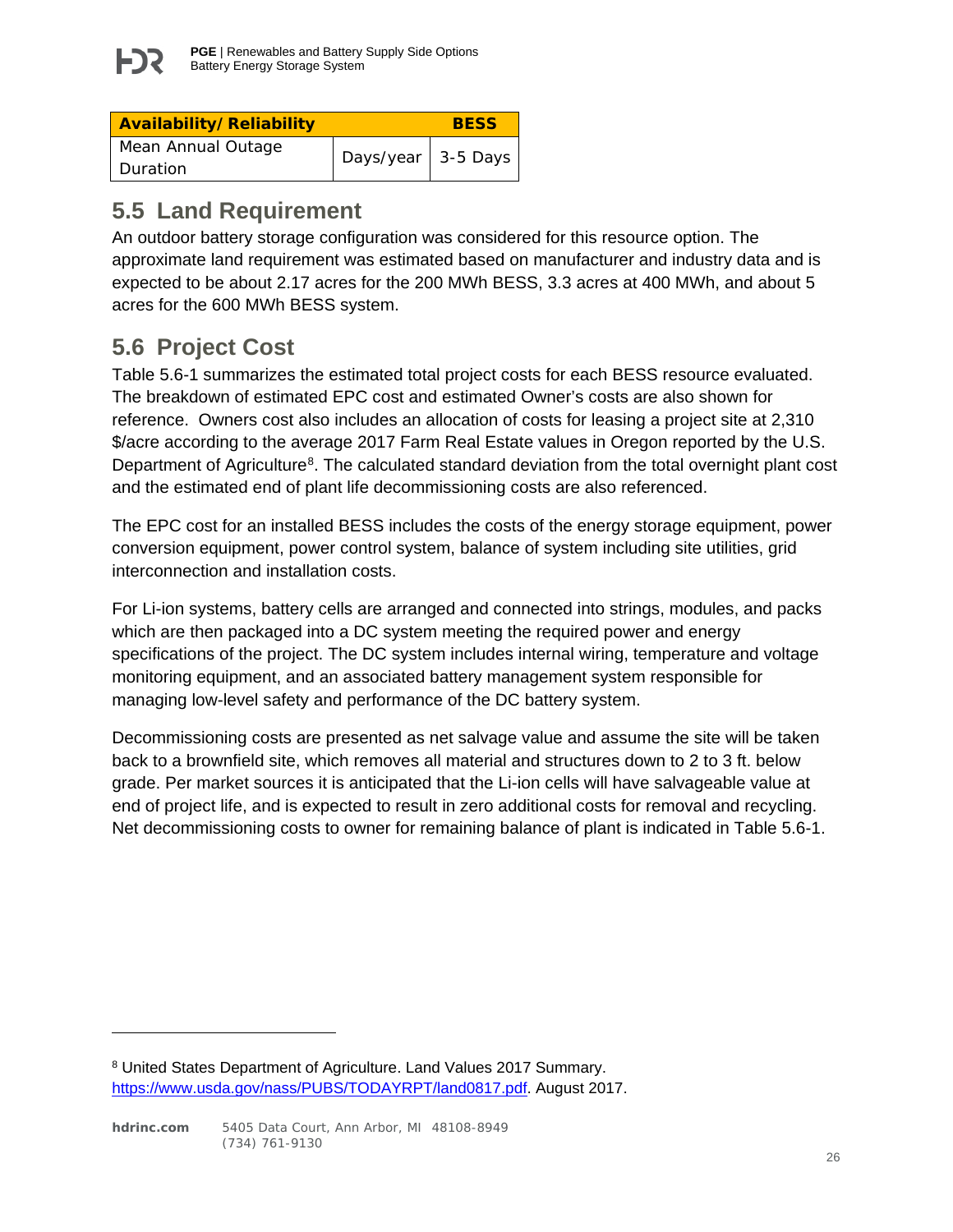### **Table 5.6-1. BESS Plant Project Costs**

| <b>Project Costs, 2018\$</b>         |         | Li-On Battery -<br>2 Hour | Li-On Battery -<br>4 Hour | Li-On Battery -<br>6 Hour |
|--------------------------------------|---------|---------------------------|---------------------------|---------------------------|
| Total Plant Cost                     | \$1,000 | 91,600                    | 155,400                   | 190,200                   |
| <b>Total Plant Cost</b>              | \$/kW   | 916                       | 1,554                     | 1,902                     |
| <b>Total Plant Cost</b>              | \$/kWhr | 458                       | 388                       | 317                       |
| <b>EPC Cost</b>                      | \$1,000 | 82,400                    | 139,900                   | 171,200                   |
| <b>Owner's Cost</b>                  | \$1,000 | 9,200                     | 15,500                    | 19,000                    |
|                                      |         |                           |                           |                           |
| Std Deviation from Total Plant Costs | \$/kW   | 267                       | 462                       | 567                       |
|                                      |         |                           |                           |                           |
| End of Life Decomissioning Costs     | \$1,000 | 500                       | 750                       | 1,000                     |

## <span id="page-27-0"></span>**5.7 Implementation (Schedule)**

Project schedules for a 100 MW BESS resource have been estimated and are based upon current day EPC contracting approaches and methodologies. As such, it is expected that a portion of the preliminary engineering and equipment sourcing activities, site acquisition, and project permitting activities are completed prior to FNTP of the project. This will typically also involve the procurement of major equipment and of the EPC contract with some level of LNTP awarded for these contracts prior to FNTP.

The BESS integrator's scope of supply typically includes most of the systems up to the inverter terminal where AC power is available to the GSU transformer. Accordingly, the BESS integrator can deliver the major systems within approximately 12 months from NTP. Additional site engineering, foundation and substructure work, permitting, site utilities and utility interconnection work is generally completed by a general/EPC contractor. A typical 100 MW BESS project can be commissioned and estimated to be in commercial operation within 20 months from NTP. A typical project implementation schedule for a 100 MW BESS installation is provided in Figure 5.7-1. Schedule differences for the different storage capacity options are expected to be minimal.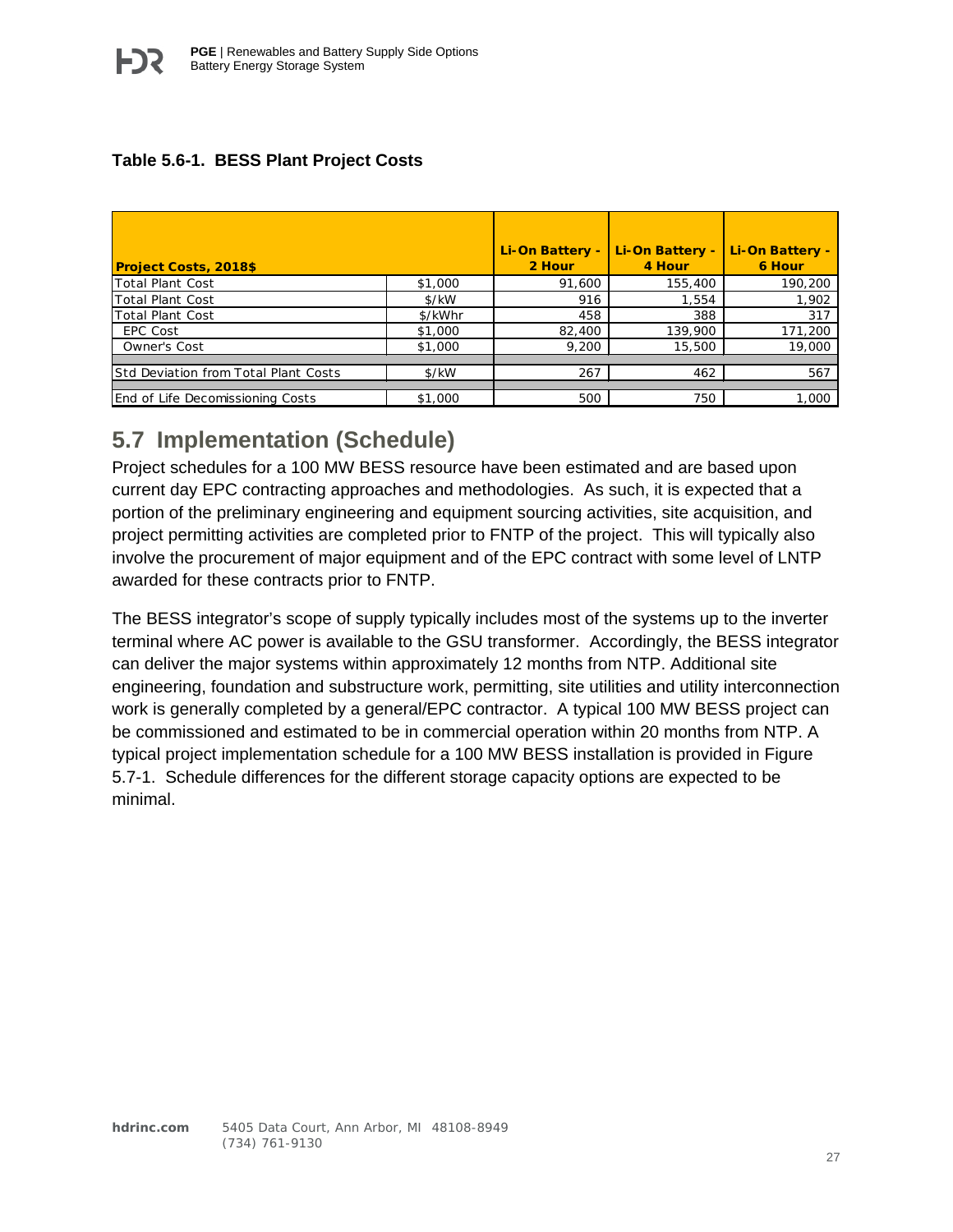

#### **Figure 5.7-1. 100 MW BESS Conceptual Project Schedule**

## <span id="page-28-0"></span>**5.8 Operating Costs**

The estimated fixed and variable O&M costs for each BESS resource option are presented in Table 5.8-1. Operation and maintenance costs are inclusive of plant staffing and major equipment parts and maintenance costs, including replacement parts and outsourced labor to perform major maintenance.

Plant staffing has been included as defined in Table 2-1 and 2-2. Staffing for the proposed BESS plant often utilizes a remote monitoring/operating system with minimal on-site staff. Maintenance labor is assumed to be contracted in an O&M services contract.

As indicated in Section 5.6 above, an allocation of 2,310 \$/acre/yr has been included in the Owners Cost for a leasing the project site.

The major component of the O&M cost for a Li-ion BESS system is related to energy and capacity augmentation. Augmentation maintains the BESS capability to serve the Owner's requirement for the term of the agreement. These costs are typically covered in the fixed O&M costs. Additional fixed O&M costs include 24x7 remote monitoring, remote troubleshooting, performing scheduled maintenance activities, inverter replacements, emergency and unscheduled maintenance support, periodic reporting, training and continuous improvement, software licensing and updates, HVAC maintenance, auxiliary electrical loads, landscaping, and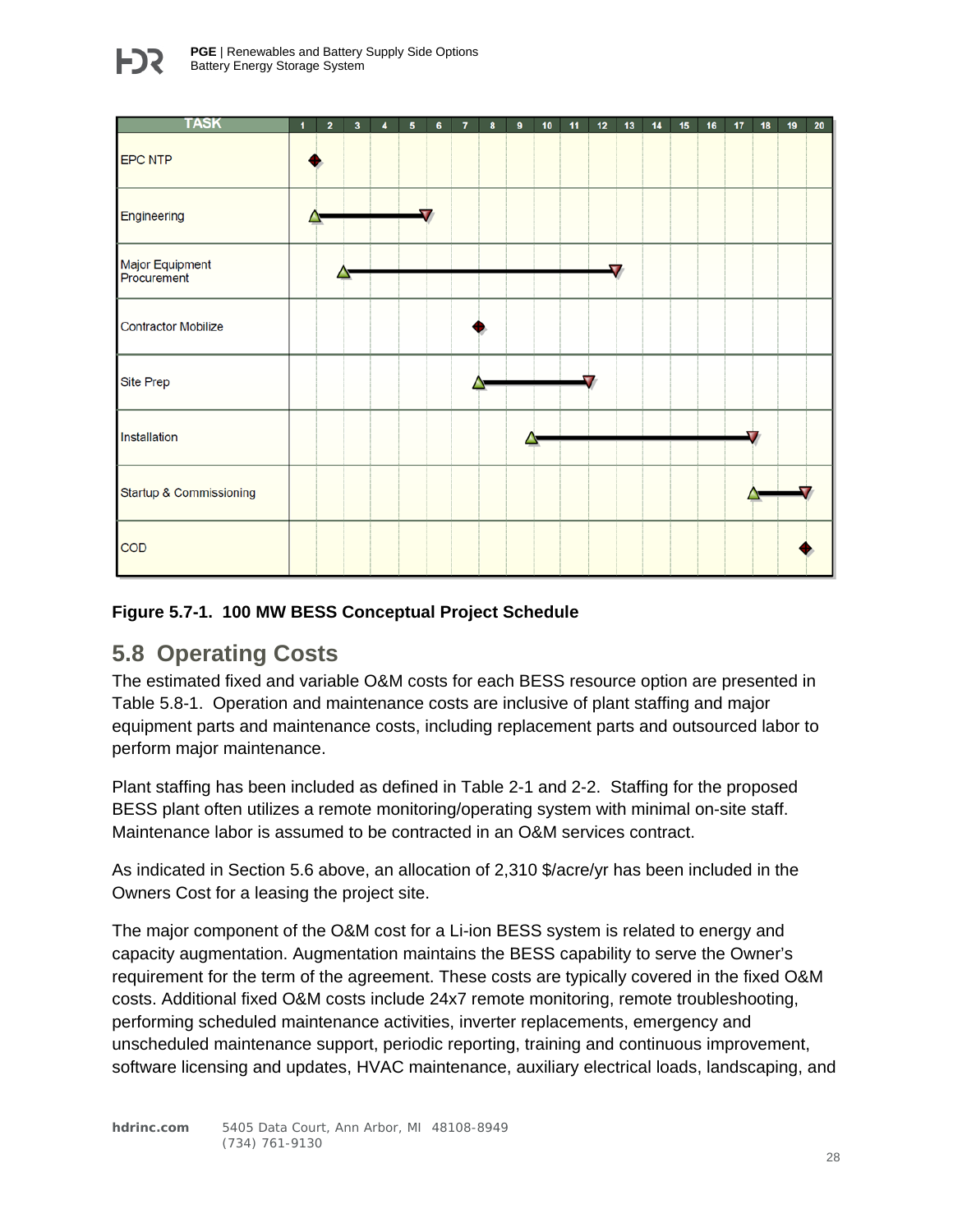

mechanical/electrical inspections and updates. No additional staffing costs are included as it is assumed that the BESS will be completely unmanned.

For Li-ion BESS, the Fixed O&M costs indicated below includes both the fixed and variable O&M costs associated with maintaining the electrical output of BESS for the life of the system, and the augmentation service agreement. The total annual augmentation agreement is estimated based on the 1 full cycle/day discharge rate. Utility energy costs for charging the battery is not included in the O&M costs.

For the Li-ion BESS, levelized fixed and variable O&M costs are estimated below in Table 5.9-1.

#### **Table 5.9-1. BESS Plant O&M Costs**

| <b>Operating Costs, 2018\$</b> |          | Li-On Battery -<br>2 Hour | Li-On Battery -<br>4 Hour | Li-On Battery -<br>6 Hour |
|--------------------------------|----------|---------------------------|---------------------------|---------------------------|
| <b>Fixed O&amp;M</b>           | \$/kW-yr | 23.5                      | 31.1                      | 42.6                      |
| Variable O&M                   | \$/MWH   |                           |                           |                           |
| Land Lease/Royalties           | \$/MWH   |                           |                           |                           |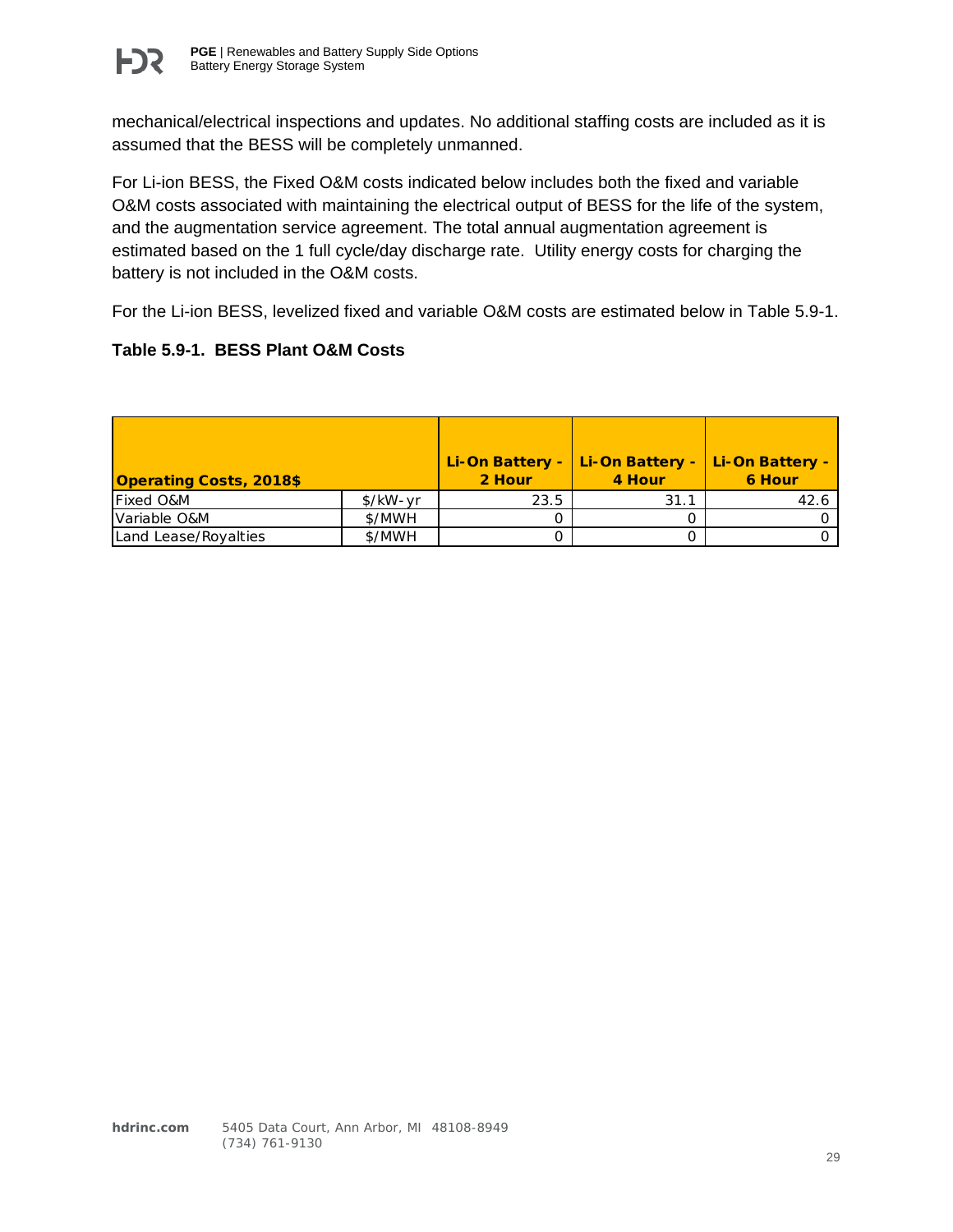# <span id="page-30-0"></span>Appendices

**hdrinc.co m** 5405 Data Court, Ann Arbor, MI 48108-8949 (734) 761-9130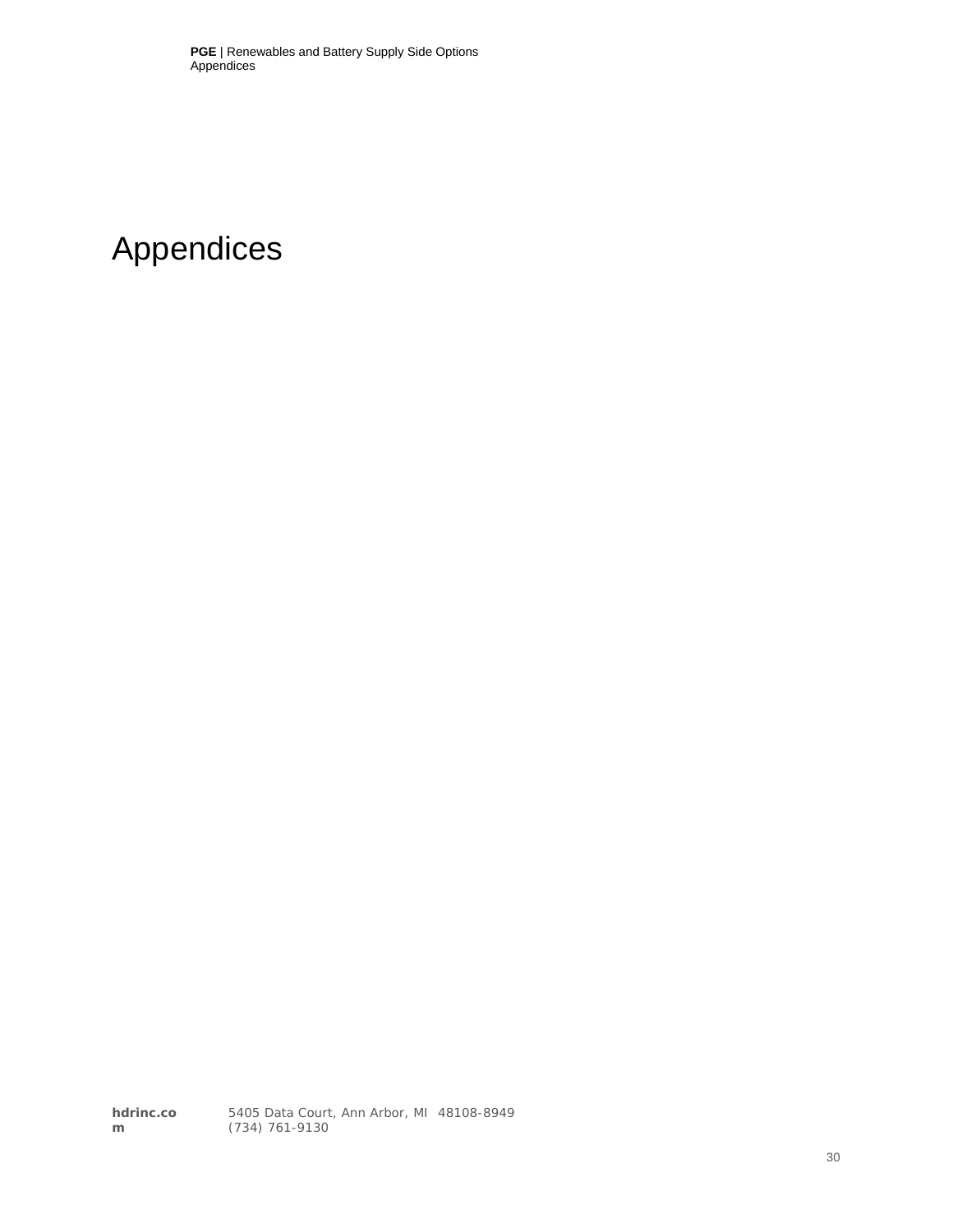# Appendix A – Technology Maturity / Cost Forecast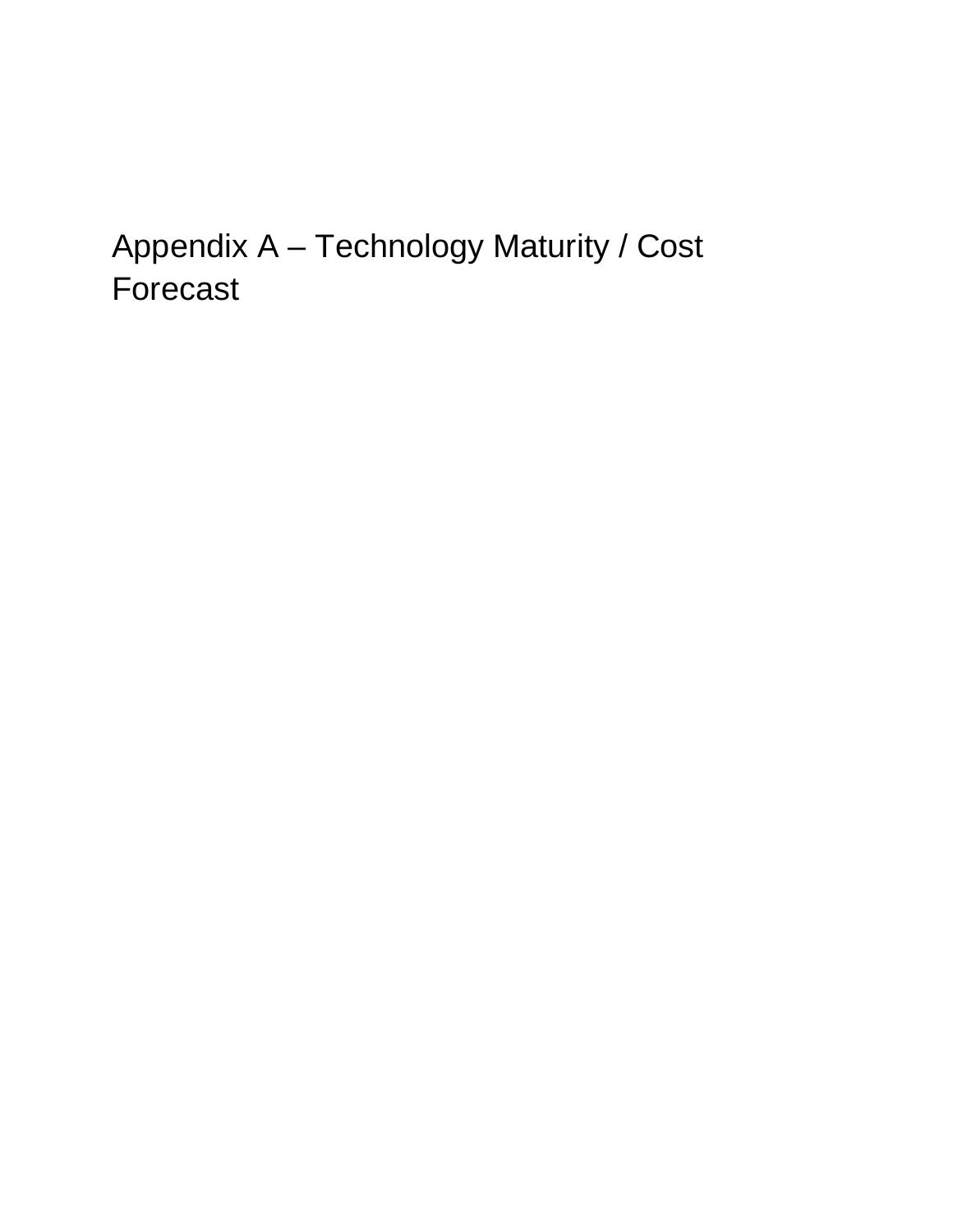| 2018 US \$/kW, FNTP Year<br>Technology | 2018  | 2019  | 2020  | 2021  | 2022  | 2023  | 2024  | 2025  | 2026  | 2027  | 2028  |       |       |       |       |       |        |        |       |       |       |       |       | 2041  | 2042  | 2043  | 2044  | 2045   | 2046  | 2047  | 2048  | 2049  | 2050        |
|----------------------------------------|-------|-------|-------|-------|-------|-------|-------|-------|-------|-------|-------|-------|-------|-------|-------|-------|--------|--------|-------|-------|-------|-------|-------|-------|-------|-------|-------|--------|-------|-------|-------|-------|-------------|
|                                        |       |       |       |       |       |       |       |       |       |       |       |       |       |       |       |       |        |        |       |       |       |       |       |       |       |       |       |        |       |       |       |       |             |
| Solar PV, 25 MW Average, single axis   | 1,510 | 1,510 | 1,469 | 1,374 | 1,335 | 1,307 | 1,294 | 1,282 | 1,271 | .,261 | 1,250 | 1,237 | 1,225 | 1,212 | 1,198 | 1,183 | 1,169  | ., 155 | 1,141 | ,128  | 1,119 | 1,110 | 1,101 | 1,092 | 1,084 | 075   |       | 1,056  | 1,047 | 1,038 | 1,029 | 1,020 | 1,011       |
| Wind, 100 MW Averag, Ione, Oregon      | 1,508 | 1,508 | 1,508 | 1,493 | 1,478 | 1,464 | 1,449 | 1,436 | L,422 | 1,410 | 1,397 | 1,383 | 1,369 | 1,355 | 1,341 | 1,326 | 1,312  | 1,298  | 1,284 | 1,269 | 1,256 | 1,242 | 1,229 | 1,217 | 1,203 | 1,191 | 1,177 | 1,164  | 1,151 | 1,138 | 1,125 |       | 1,112 1,099 |
| Wind, 100 MW Average, Columbia Gorge   | 1,539 | 1,539 | 1,539 | 1,523 | 1,508 | 1.494 | 1.479 | 1,465 | 1,451 | 1,439 | 1,426 | 1,411 | 1,397 | 1,383 | 1,368 | 1,354 | 1,339  | 1,324  | 1,310 | 1,295 | 1,281 | 1,268 | 1,255 | 1,242 | 1,228 | 1,215 | 1,201 | 1,188  | 1,174 | 1,161 | 1,148 |       | 1,135 1,122 |
| Wind, 100 MW Average, Southeast Wash   | 1,531 | 1,531 | 1.531 | 1,515 | 1,500 | 1.487 | 1.472 | 1,457 | 1,443 | 1,432 | 1,419 | 1,404 | 1,390 | 1,376 | 1,361 | 1,346 | 1,332  | l,317  | 1,303 | 1,289 | 1,275 | 1,261 | 1.248 | 1,235 | 1,222 | 1,209 | 1.195 | l, 182 | .,168 |       |       | 1.129 | 1,116       |
| Wind, 100 MW Average, Montana          | 1,520 | 1,520 | 1,520 | 1,504 | 1,490 | 1.476 | 1,461 | 1,447 | 1,433 | 1,421 | 1,408 | 1,394 | 1,380 | 1,366 | 1,351 | 1,337 | 1,322  | 1,308  | 1,294 | 1,279 | 1,266 | 1,252 | 1,239 | 1,226 | 1,213 | 1,200 | 1,187 | 1,173  | 1,160 | 147ء  |       |       | 1,121 1,108 |
| Li-on, 100 MW, 2 hour                  | 915   | 915   | 905   | 889   | 873   |       | 842   | 827   | 812   | 799   | 784   | 770   | 755   | 741   | 726   | 711   | 697    | 683    | 669   | 655   | 641   | 628   |       | 602   | 589   | 577   | 564   | 551    | 539   | 527   | 515   | 502   | 491         |
| Li-on, 100 MW, 4 hour                  | 1,554 | 1,554 | 1,537 | 1,509 | 1,482 | 1.457 | L,430 | l,405 | .379  | L,356 | L,332 | l,307 | .282  | .258  | 1,233 | ,208  | L, 184 | 160    | L,136 | ,112  | 1,089 | 1,067 | 1.045 | 1,023 | 1,001 | 980   | 958   | 936    | 915   | 895   | 874   | 853   | 833         |
| Li-on, 100 MW, 6 hour                  | 1,902 | 1.902 | 1,881 | 1.847 | 1,814 | 1,783 | 1,750 | 1,719 | L,688 | L,660 | 1,631 | 1,600 | 1,569 | 1,540 | 1,509 | 1,479 | l,449  | ,420   | 1,391 | 1,361 | 1,333 | 1,306 | 1.279 | 1,252 | 1.225 | 199   |       | l.146  | 1,120 | L,095 | 1.070 | 1.044 | 1,020       |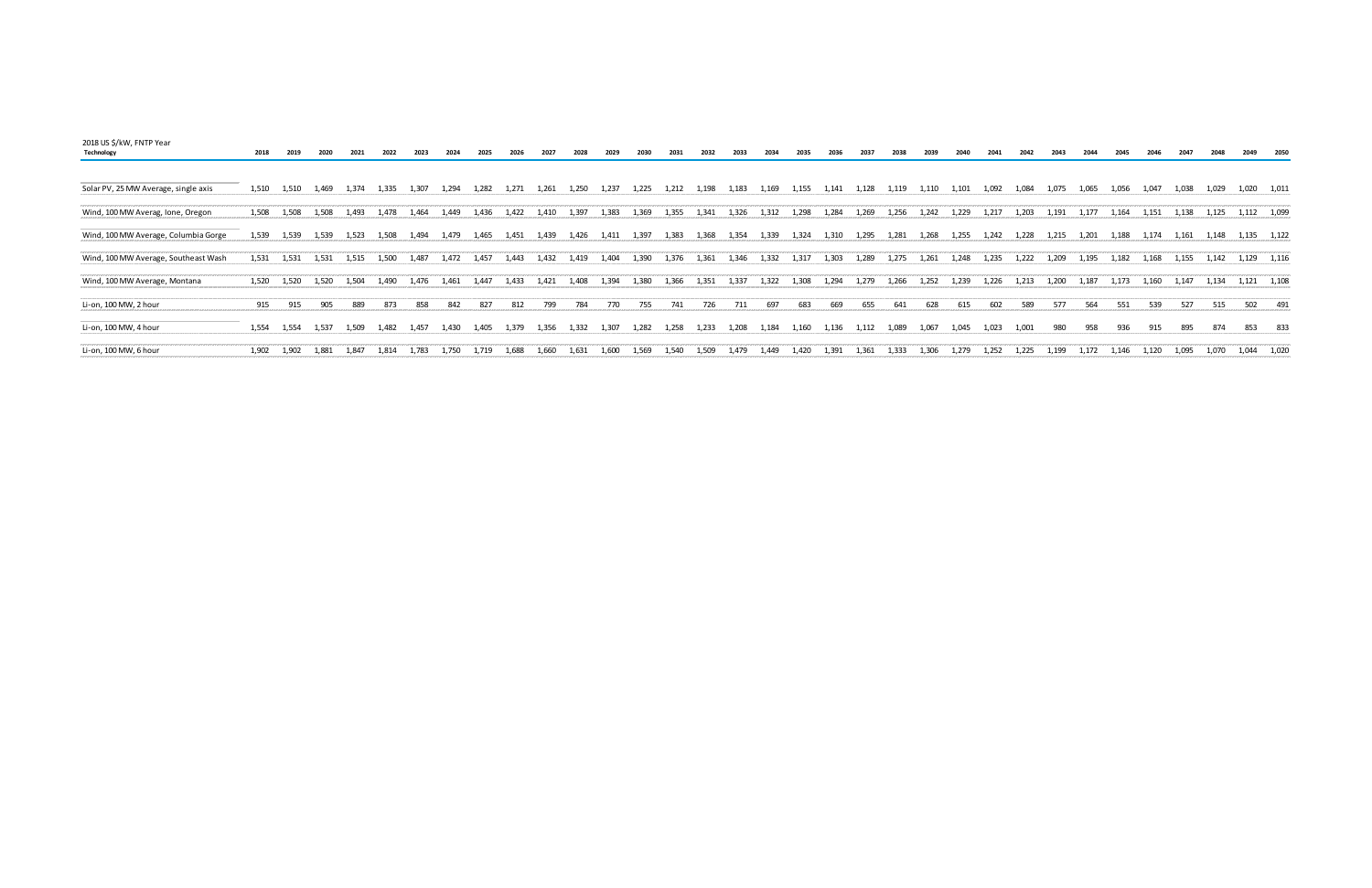Appendix B – Drawdown Schedules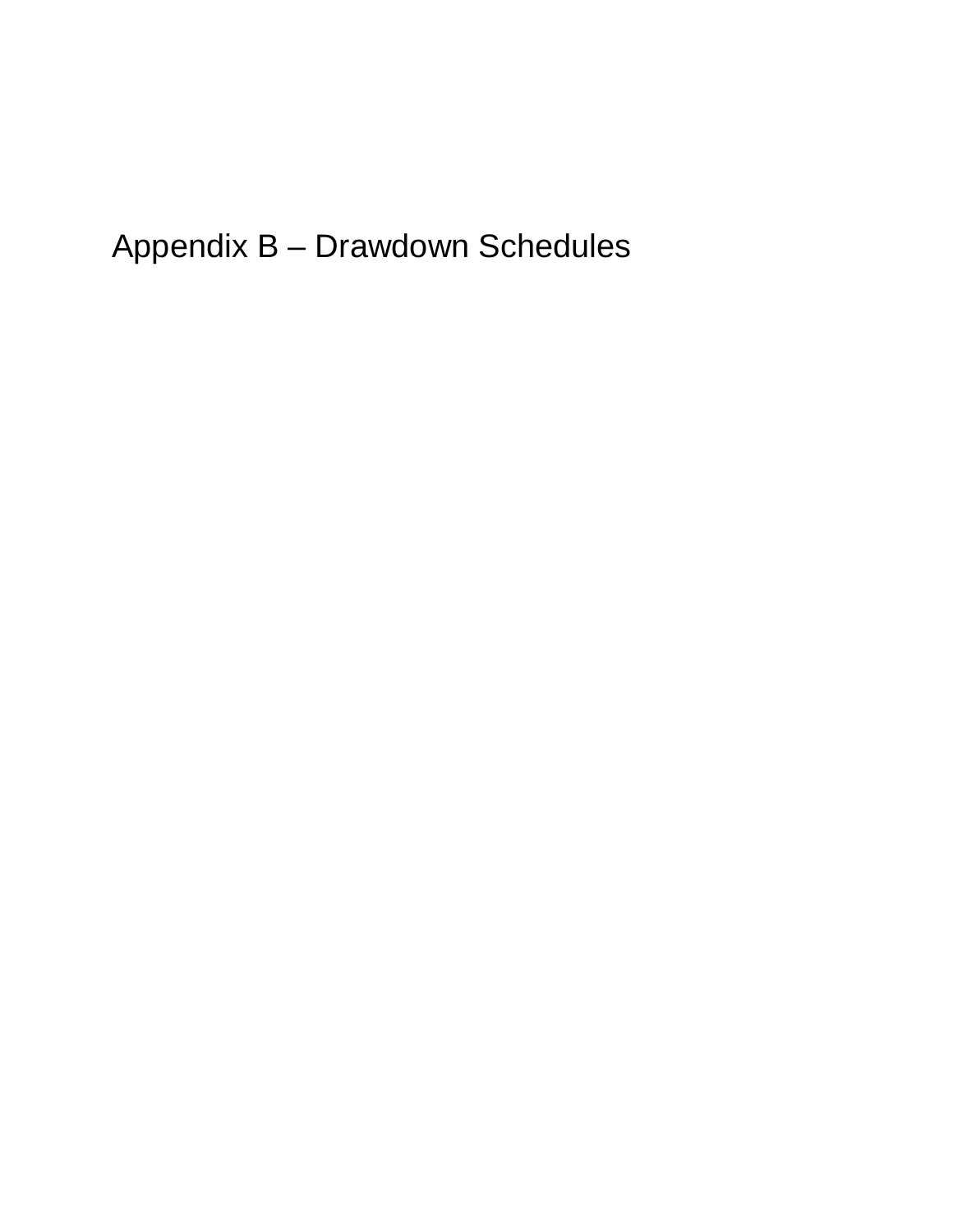|                | %               |       | <b>Cumulative</b> |  |  |  |  |  |
|----------------|-----------------|-------|-------------------|--|--|--|--|--|
| <b>Month</b>   | <b>Complete</b> | 0.00% | <b>Accrual</b>    |  |  |  |  |  |
| 0              | 0%              | 0.00% | 0.00%             |  |  |  |  |  |
| $\mathbf 1$    | 4%              | 0.65% | 0.65%             |  |  |  |  |  |
| $\overline{2}$ | 7%              | 1.52% | 2.17%             |  |  |  |  |  |
| 3              | 11%             | 2.22% | 4.39%             |  |  |  |  |  |
| 4              | 14%             | 2.82% | 7.21%             |  |  |  |  |  |
| 5              | 18%             | 3.36% | 10.57%            |  |  |  |  |  |
| 6              | 21%             | 3.82% | 14.39%            |  |  |  |  |  |
| $\overline{7}$ | 25%             | 4.23% | 18.62%            |  |  |  |  |  |
| 8              | 29%             | 4.58% | 23.20%            |  |  |  |  |  |
| 9              | 32%             | 4.86% | 28.06%            |  |  |  |  |  |
| 10             | 36%             | 5.09% | 33.14%            |  |  |  |  |  |
| 11             | 39%             | 5.25% | 38.39%            |  |  |  |  |  |
| 12             | 43%             | 5.35% | 43.75%            |  |  |  |  |  |
| 13             | 46%             | 5.40% | 49.14%            |  |  |  |  |  |
| 14             | 50%             | 5.38% | 54.53%            |  |  |  |  |  |
| 15             | 54%             | 5.31% | 59.83%            |  |  |  |  |  |
| 16             | 57%             | 5.17% | 65.01%            |  |  |  |  |  |
| 17             | 61%             | 4.99% | 69.99%            |  |  |  |  |  |
| 18             | 64%             | 4.75% | 74.74%            |  |  |  |  |  |
| 19             | 68%             | 4.46% | 79.20%            |  |  |  |  |  |
| 20             | 71%             | 4.12% | 83.32%            |  |  |  |  |  |
| 21             | 75%             | 3.74% | 87.06%            |  |  |  |  |  |
| 22             | 79%             | 3.33% | 90.39%            |  |  |  |  |  |
| 23             | 82%             | 2.87% | 93.26%            |  |  |  |  |  |
| 24             | 86%             | 2.39% | 95.65%            |  |  |  |  |  |
| 25             | 89%             | 1.89% | 97.54%            |  |  |  |  |  |
| 26             | 93%             | 1.36% | 98.90%            |  |  |  |  |  |
| 27             | 96%             | 0.82% | 99.72%            |  |  |  |  |  |
| 28             | 100%            | 0.28% | 100.00%           |  |  |  |  |  |

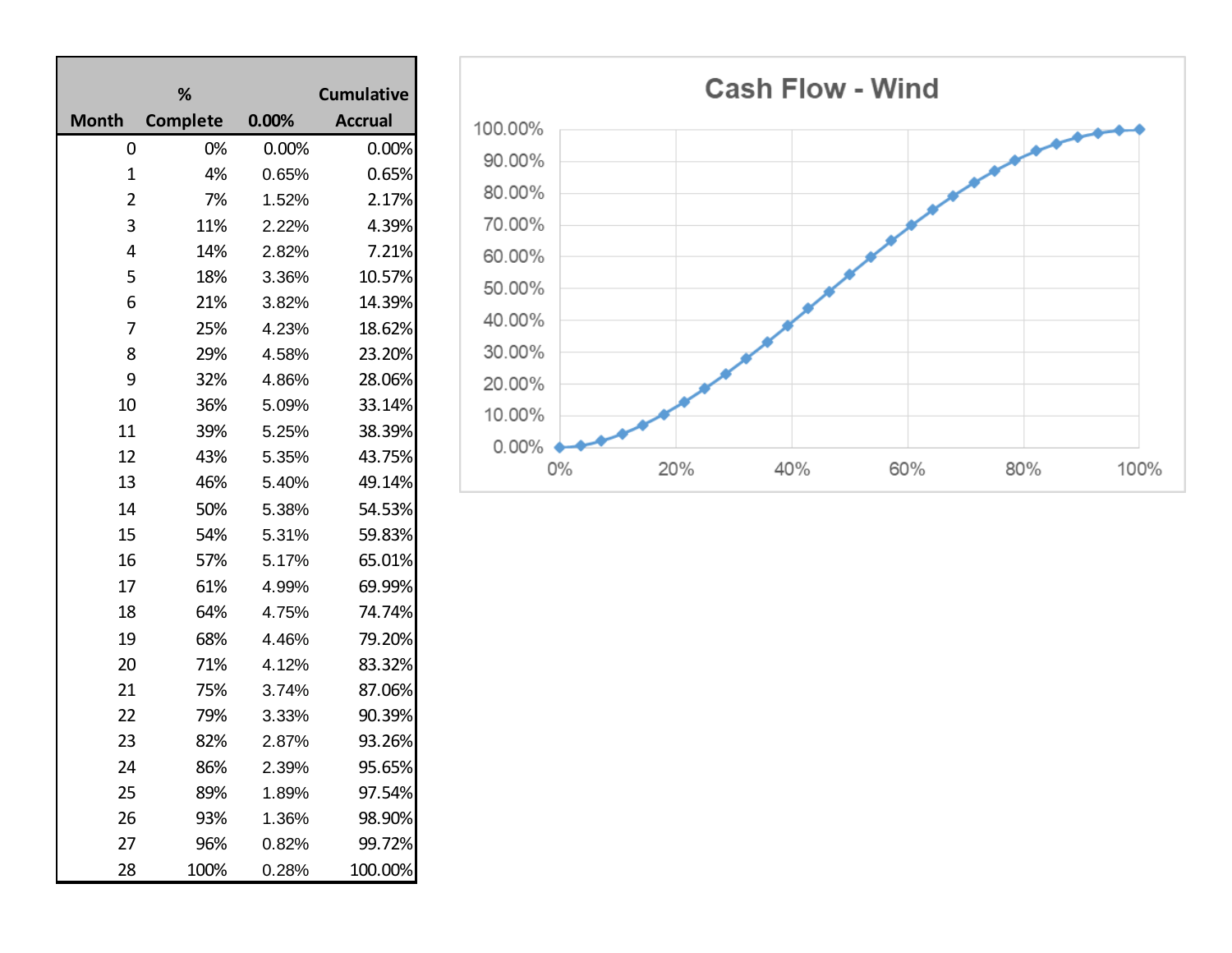|                         | ℅               |        | <b>Cumulative</b> |
|-------------------------|-----------------|--------|-------------------|
| Month                   | <b>Complete</b> | 0.00%  | <b>Accrual</b>    |
| 0                       | 0%              | 0.00%  | 0.00%             |
| 1                       | 8%              | 2.47%  | 2.47%             |
| $\overline{\mathbf{c}}$ | 15%             | 5.72%  | 8.19%             |
| 3                       | 23%             | 8.11%  | 16.29%            |
| 4                       | 31%             | 9.86%  | 26.16%            |
| 5                       | 38%             | 11.01% | 37.17%            |
| 6                       | 46%             | 11.56% | 48.73%            |
| 7                       | 54%             | 11.51% | 60.23%            |
| 8                       | 62%             | 10.88% | 71.11%            |
| 9                       | 69%             | 9.71%  | 80.82%            |
| 10                      | 77%             | 8.08%  | 88.91%            |
| 11                      | 85%             | 6.06%  | 94.97%            |
| 12                      | 92%             | 3.76%  | 98.73%            |
| 13                      | 100%            | 1.27%  | 100.00%           |

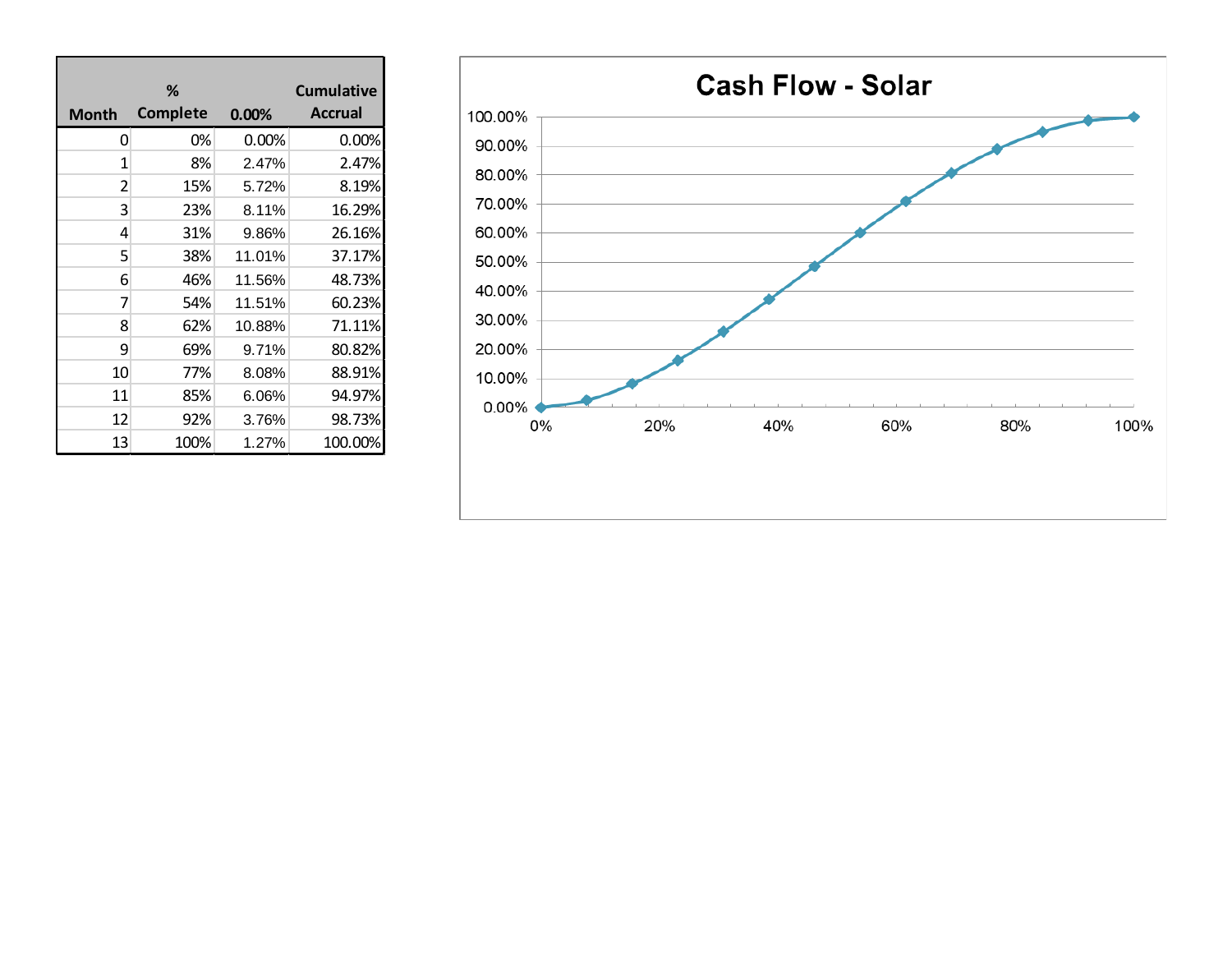|              | %               | <b>Cumulative</b> |                |  |  |  |  |
|--------------|-----------------|-------------------|----------------|--|--|--|--|
| <b>Month</b> | <b>Complete</b> | 0.00%             | <b>Accrual</b> |  |  |  |  |
| 0            | 0%              | 0.00%             | 0.00%          |  |  |  |  |
| 1            | 6%              | 1.40%             | 1.40%          |  |  |  |  |
| 2            | 11%             | 3.27%             | 4.67%          |  |  |  |  |
| 3            | 17%             | 4.72%             | 9.39%          |  |  |  |  |
| 4            | 22%             | 5.90%             | 15.30%         |  |  |  |  |
| 5            | 28%             | 6.86%             | 22.15%         |  |  |  |  |
| 6            | 33%             | 7.58%             | 29.73%         |  |  |  |  |
| 7            | 39%             | 8.07%             | 37.80%         |  |  |  |  |
| 8            | 44%             | 8.34%             | 46.14%         |  |  |  |  |
| 9            | 50%             | 8.38%             | 54.53%         |  |  |  |  |
| 10           | 56%             | 8.20%             | 62.73%         |  |  |  |  |
| 11           | 61%             | 7.81%             | 70.53%         |  |  |  |  |
| 12           | 67%             | 7.21%             | 77.75%         |  |  |  |  |
| 13           | 72%             | 6.44%             | 84.18%         |  |  |  |  |
| 14           | 78%             | 5.50%             | 89.69%         |  |  |  |  |
| 15           | 83%             | 4.43%             | 94.11%         |  |  |  |  |
| 16           | 89%             | 3.24%             | 97.36%         |  |  |  |  |
| 17           | 94%             | 1.98%             | 99.34%         |  |  |  |  |
| 18           | 100%            | 0.66%             | 100.00%        |  |  |  |  |

г